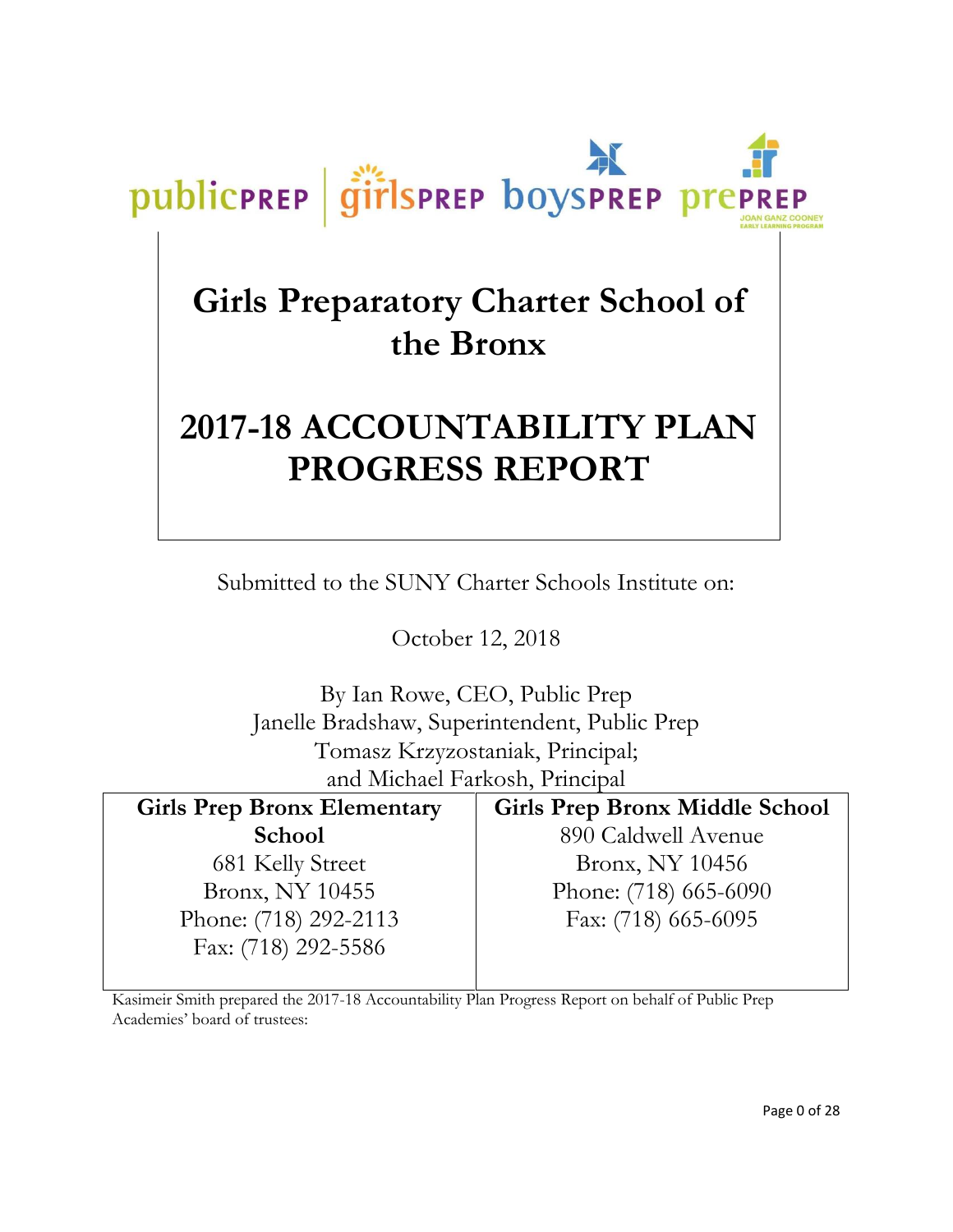| Trustee Full Name     | <b>Board Affiliation</b>                                    |  |  |  |
|-----------------------|-------------------------------------------------------------|--|--|--|
| H. Melvin Ming        | Public Preparatory Academies                                |  |  |  |
| Laura Weil            | Public Preparatory Academies                                |  |  |  |
| Lauren Frank          | Public Preparatory Academies                                |  |  |  |
| Mary Claire Ryan      | Public Preparatory Academies                                |  |  |  |
| Nicole Kail Greene    | Public Preparatory Academies                                |  |  |  |
| Nicole Pullen Ross    | Public Preparatory Academies                                |  |  |  |
| R. Boykin Curry       | Public Preparatory Academies                                |  |  |  |
| Ramsey Lyons          | Public Preparatory Academies                                |  |  |  |
| Bryan Lawrence        | Public Preparatory Network                                  |  |  |  |
| Dominique Schulte     | Public Preparatory Network                                  |  |  |  |
| Gregory Jones         | Public Preparatory Network                                  |  |  |  |
| Margery Mayer         | Public Preparatory Network                                  |  |  |  |
| Mark Diker            | Public Preparatory Network                                  |  |  |  |
| Philip O. Brandes     | Public Preparatory Network                                  |  |  |  |
| Eric Grannis          | Public Preparatory Network and Public Preparatory Academies |  |  |  |
| Paul A. Vermylen, Jr. | Public Preparatory Network and Public Preparatory Academies |  |  |  |

**Tomasz Krzyzostaniak has served as the Principal of Girls Preparatory Charter School of the Bronx (grades K-5) since 2017.**

**Michael Farkosh served as resident Principal of Girls Preparatory Charter School of the Bronx (grades 6-8) in 2017-18 and assumed the full duties of Principal in July 2017.**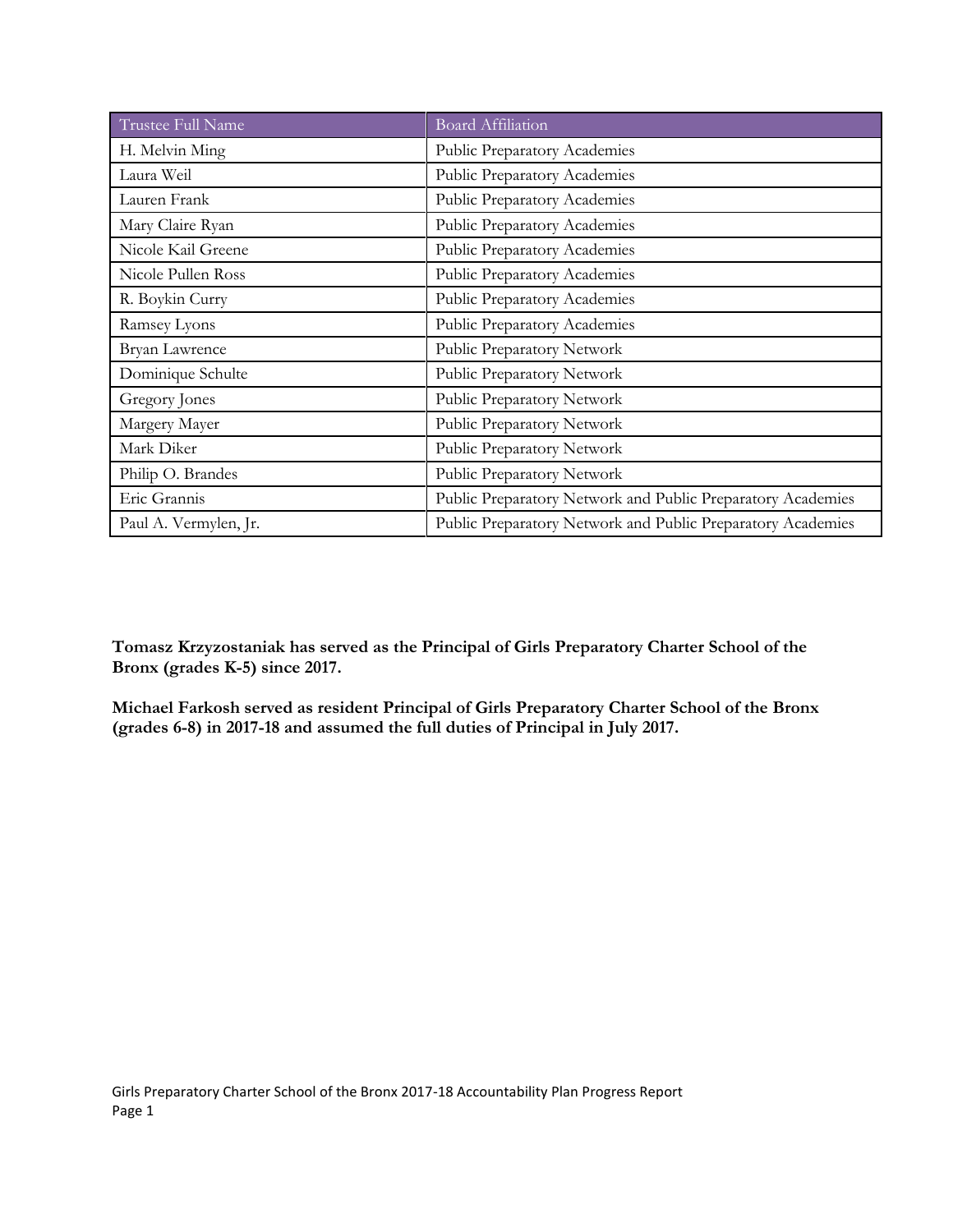# **INTRODUCTION**

Girls Prep Bronx Elementary School opened in 2009 and serves grades PreK-5. Girls Prep Bronx is part of the Public Prep Network. Public Prep is a nonprofit organization that develops high-quality Universal Pre-Kindergarten and single-sex elementary and middle public schools that pursue excellence through continuous learning and evidence-based instruction. Our model is designed to empower each student to build strong character, demonstrate critical thinking, possess a core body of knowledge and be on a predictive path to earn a degree from a four-year university.

Our model recognizes the significance of starting early in building the self-expectation in students that they will attend and complete college and of providing a strong foundation to help get them there. Our contentrich interdisciplinary curriculum ensures students obtain knowledge, skills, and vocabulary related to English Language Arts, mathematics, history, geography, science, foreign language, and the arts. Furthermore, our schools aim to develop our students' work habits and individual talents by integrating the visual arts, music, and athletics into our curriculum.

Everything we do is designed to ensure students are prepared to graduate into New York City's top performing independent, parochial, and public schools to ensure they continue along the path to college completion.

Our core values are scholarship, merit, sisterhood and responsibility.

| School<br>Year | K  | $\mathbf{1}$ | $\overline{c}$ | 3  | $\overline{4}$ | 5  | 6   | 7   | 8  | 9 | 10 | 11 | 12 | Total |
|----------------|----|--------------|----------------|----|----------------|----|-----|-----|----|---|----|----|----|-------|
| 2010-11        | 64 | 65           | 71             |    |                |    |     |     |    |   |    |    |    | 202   |
| 2011-12        | 72 | 74           | 74             | 73 |                |    |     |     |    |   |    |    |    | 293   |
| 2012-13        | 72 | 73           | 75             | 74 | 73             |    |     |     |    |   |    |    |    | 367   |
| 2013-14        | 72 | 75           | 75             | 72 | 75             | 76 |     |     |    |   |    |    |    | 445   |
| 2014-2015      | 73 | 76           | 75             | 73 | 75             | 75 | 103 |     |    |   |    |    |    | 550   |
| 2015-2016      | 77 | 75           | 74             | 74 | 77             | 75 | 108 | 104 |    |   |    |    |    | 664   |
| 2016-17        | 74 | 75           | 77             | 76 | 76             | 77 | 87  | 99  | 93 |   |    |    |    | 677   |
| 2017-18        | 82 | 86           | 78             | 91 | 71             | 82 | 80  | 77  | 93 |   |    |    |    | 740   |

# **School Enrollment by Grade Level and School Year**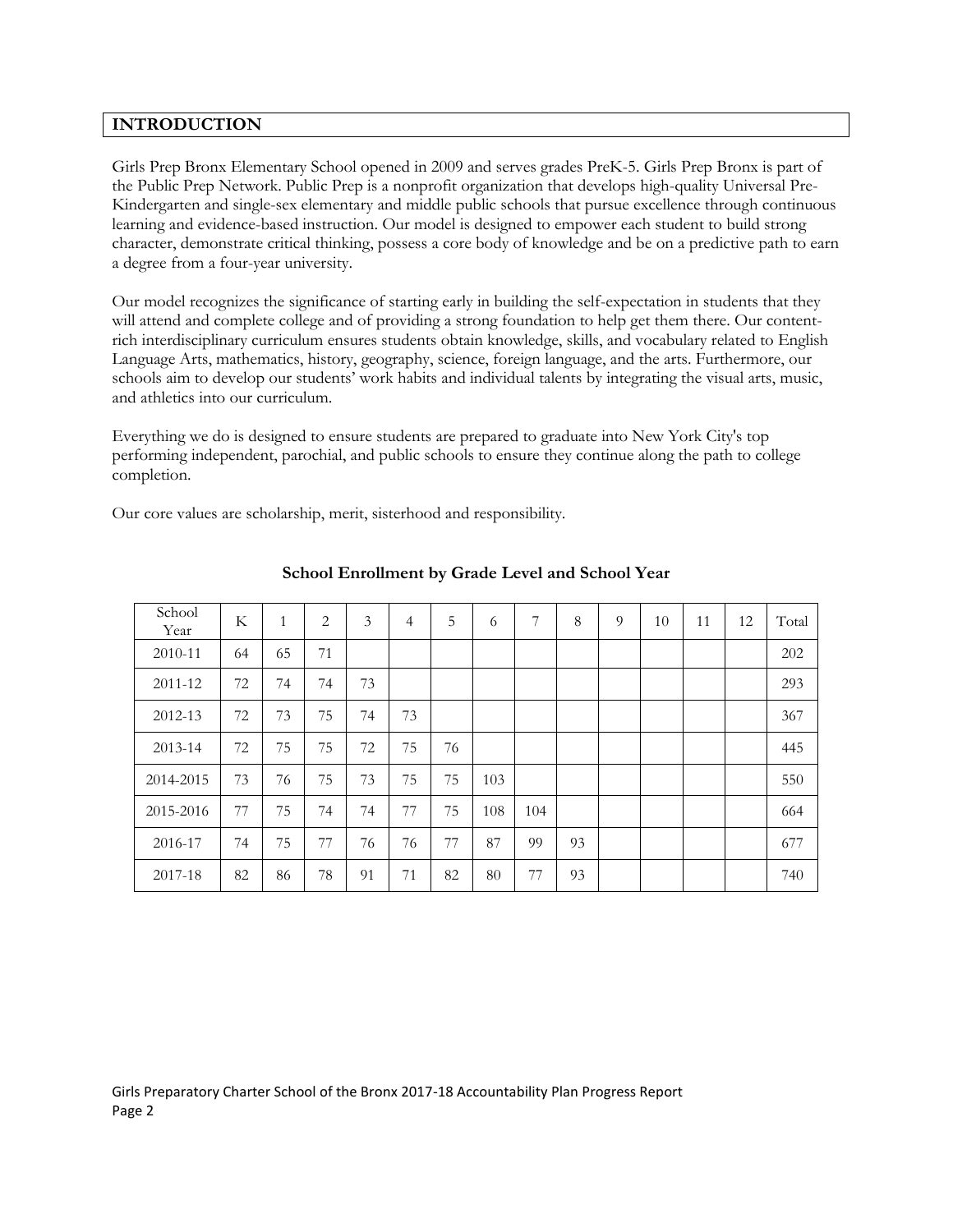#### **Goal 1: English Language Arts** Students will become proficient readers of the English language.

#### **Background**

Girls Prep uses balanced literacy approach in conjunction with the Common Core State Standards (CCSS) as a foundation for planning and instruction. Each integrated literacy block is approximately 110 minutes long at the elementary school and 90 minutes long at the middle school and includes both reading and writing instruction and practice opportunities. Teachers use a lesson format that follows a predictable structure – Warm-Up, Teach, guided practice, Independent Practice, Connect – so that students know what to expect and what is expected of them at each part of the lesson.

Girls Prep students gain the benefits of the workshop model by learning to communicate in a positive and collaborative climate, apply knowledge through meaningful communication about what they have read, selfmonitor through independent reading goals, and practice and master skills and standards by incorporating teacher and student feedback.

Teachers are trained and expected to monitor literacy growth using STEP, which is a research-based formative assessment, data management, and professional development system that has been proven to significantly improve student achievement in literacy. STEP assesses children's literacy skills, provides key data to educators, and trains teachers how to interpret that data in a way that moves children reliably through a 13-level system toward reading proficiency. Students also complete Writing Series and writing diagnostic tied to the units of instruction. Teachers use regular unit assessments in grades 2-5 to monitor student performance and progress.

The NWEA MAP assessment and unit assessments are used strategically to ensure that immediate re-teach and intervention of ELA skills is incorporated into the daily plans, as well as six-week intervention plans. Additionally, the ongoing data informs our RTI (response to intervention) process, a network wide model that targets students for enrichment and/or intervention.

While Girls Prep is committed to incorporating the programs that build strong foundations and embed higher order critical thinking, we also ensure rigor and high academic expectations through standardization and structure. For example, we have developed standardized practices for grading and evaluating student work as well as for small group instruction and Response to Intervention process and criteria.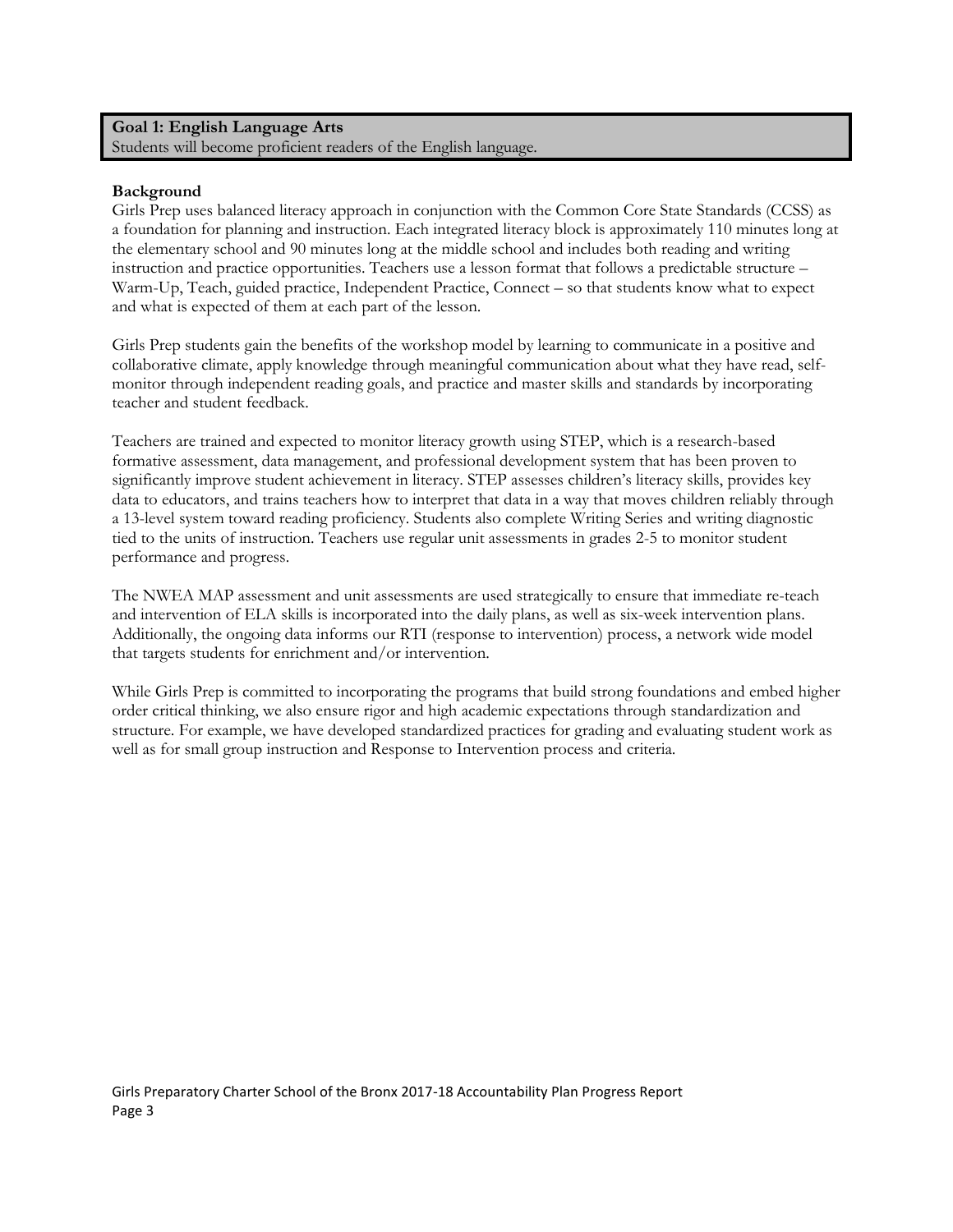**Goal 1: Absolute Measure** Each year, 75 percent of all tested students enrolled in at least their second year will perform at proficiency on the New York State English language arts examination for grades 3-8.

# **Method**

The school administered the New York State Testing Program English language arts assessment to students in 3<sup>rd</sup> through 8<sup>th</sup> grade in Spring 2018. Each student's raw score has been converted to a gradespecific scaled score and a performance level.

The table below summarizes participation information for this year's test administration. The table indicates total enrollment and total number of students tested. It also provides a detailed breakdown of those students excluded from the exam. Note that this table includes all students according to grade level, even if they have not enrolled in at least their second year.

| Grade | Total  |            | Not Tested       |        | Total Enrolled |
|-------|--------|------------|------------------|--------|----------------|
|       | Tested | <b>IEP</b> | ELL              | Absent |                |
| 3     | 85     |            |                  |        | 91             |
|       | 71     |            | $\left( \right)$ |        | 71             |
| 5     | 78     |            |                  |        | 82             |
| 6     | 74     |            |                  |        | 80             |
| ⇁     | 73     |            |                  |        | 77             |
| 8     | 90     |            | $\left( \right)$ | 3      | 93             |
| All   | 471    |            |                  | 23     | 494            |

#### **2017-18 State English Language Arts Exam Number of Students Tested and Not Tested**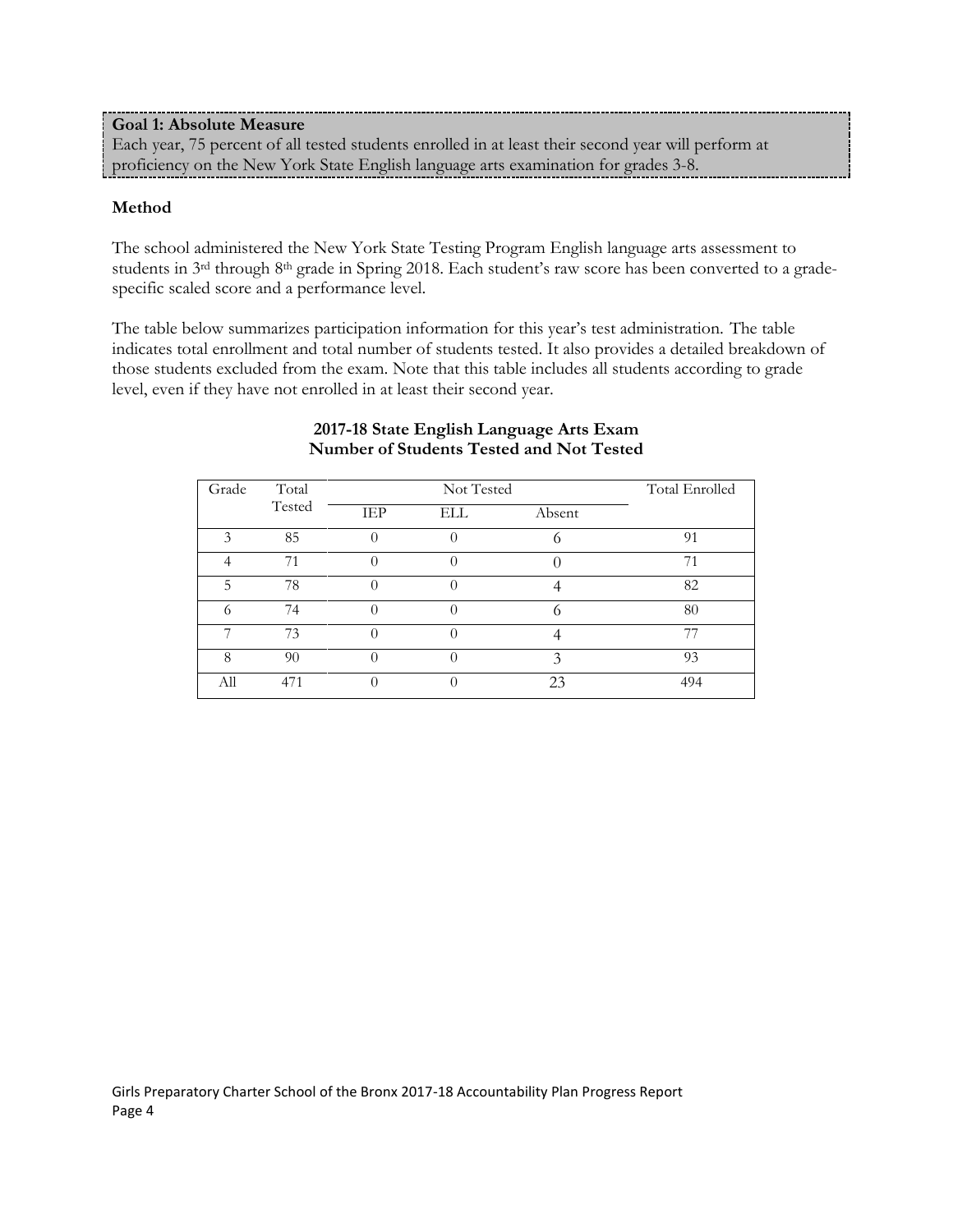#### **Results**

68% of Girls Prep Bronx students enrolled in at least their second year were proficient on the NYS English language arts examination.

| Grades |         | All Students | Enrolled in at least their |             |  |
|--------|---------|--------------|----------------------------|-------------|--|
|        |         |              |                            | Second Year |  |
|        |         |              |                            |             |  |
|        | Percent | Number       | Percent                    | Number      |  |
|        |         | Tested       |                            | Tested      |  |
| 3      | 87%     | 85           | $90\%$                     | 67          |  |
| 4      | 70%     | 71           | 72%                        | 58          |  |
| 5      | 60%     | 78           | 63%                        | 67          |  |
| 6      | 55%     | 74           | 63%                        | 52          |  |
| 7      | 45%     | 73           | 47%                        | 68          |  |
| 8      | 71%     | 90           | $71\%$                     | 90          |  |
| All    | 66%     | 471          | 68%                        | 402         |  |

# **2017-18 State English Language Arts Exam By All Students and Students Enrolled in At Least Their Second Year**

# **Evaluation**

Girls Prep Bronx did not meet the accountability measure of 75 percent of students enrolled in at least their second year achieving proficiency. However, as the data in the following sections demonstrates, Girls Prep Bronx students made growth, and outperformed their host district. Accordingly, we believe the data indicates that Girls Prep is on a predictive path to meeting the goal of 75 percent proficiency in the future.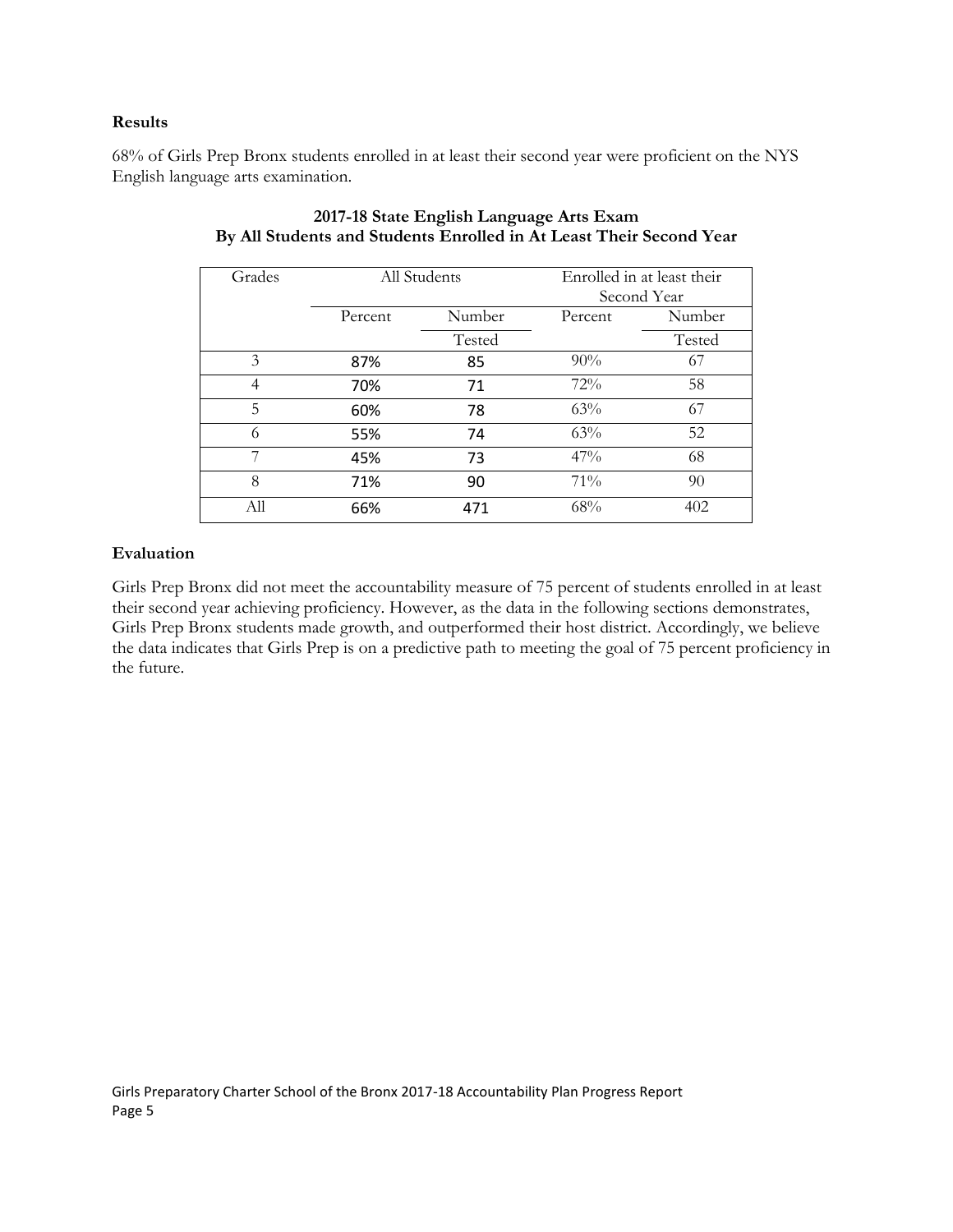### **Additional Evidence**

The below table indicates that the percentage of students in at least their second year achieving proficiency increased by 19% from 2016-17 to 2017-18.

| Grade |                          | Percent of Students Enrolled in At Least Their Second Year Achieving Proficiency |         |                  |         |                  |         |                  |
|-------|--------------------------|----------------------------------------------------------------------------------|---------|------------------|---------|------------------|---------|------------------|
|       |                          |                                                                                  |         |                  |         |                  |         |                  |
|       |                          | 2014-15                                                                          |         | 2015-16          |         | 2016-17          |         | 2017-18          |
|       | Percent                  | Number<br>Tested                                                                 | Percent | Number<br>Tested | Percent | Number<br>Tested | Percent | Number<br>Tested |
| 3     | 38%                      | 69                                                                               | 33%     | 67               | 64%     | 76               | 90%     | 67               |
| 4     | 26%                      | 66                                                                               | 61%     | 71               | 57%     | 75               | 72%     | 58               |
| 5     | 28%                      | 72                                                                               | 29%     | 68               | 42%     | 73               | 63%     | 67               |
| 6     | 32%                      | 66                                                                               | 33%     | 63               | $21\%$  | 82               | 63%     | 52               |
| 7     | ۰                        |                                                                                  | $44\%$  | 97               | 51%     | 98               | 47%     | 68               |
| 8     | $\overline{\phantom{0}}$ |                                                                                  |         |                  | 59%     | 56               | $71\%$  | 90               |
| All   | $31\%$                   | 273                                                                              | $41\%$  | 366              | 49%     | 490              | 68%     | 402              |

# **English Language Arts Performance by Grade Level and School Year**

# **Goal 1: Absolute Measure**

Each year, the school's aggregate Performance Level Index (PLI) on the State English language arts exam will meet the Annual Measurable Objective (AMO) set forth in the state's NCLB accountability system.

# **Method**

The federal No Child Left Behind law holds schools accountable for making annual yearly progress towards enabling all students to be proficient. As a result, the state sets an AMO each year to determine if schools are making satisfactory progress toward the goal of proficiency in the state's learning standards in English language arts. To achieve this measure, all tested students must have a Performance Level Index (PLI) value that equals or exceeds the 2017-18 English language arts AMO of 89. The PLI is calculated by adding the sum of the percent of all tested students at Levels 2 through 4 with the sum of the percent of all tested students at Levels 3 and 4. Thus, the highest possible PLI is 200.

#### **Results**

Girls Prep Bronx's performance index for English language arts was 159 in the 2017-18 school year. This exceeds the AMO of 89.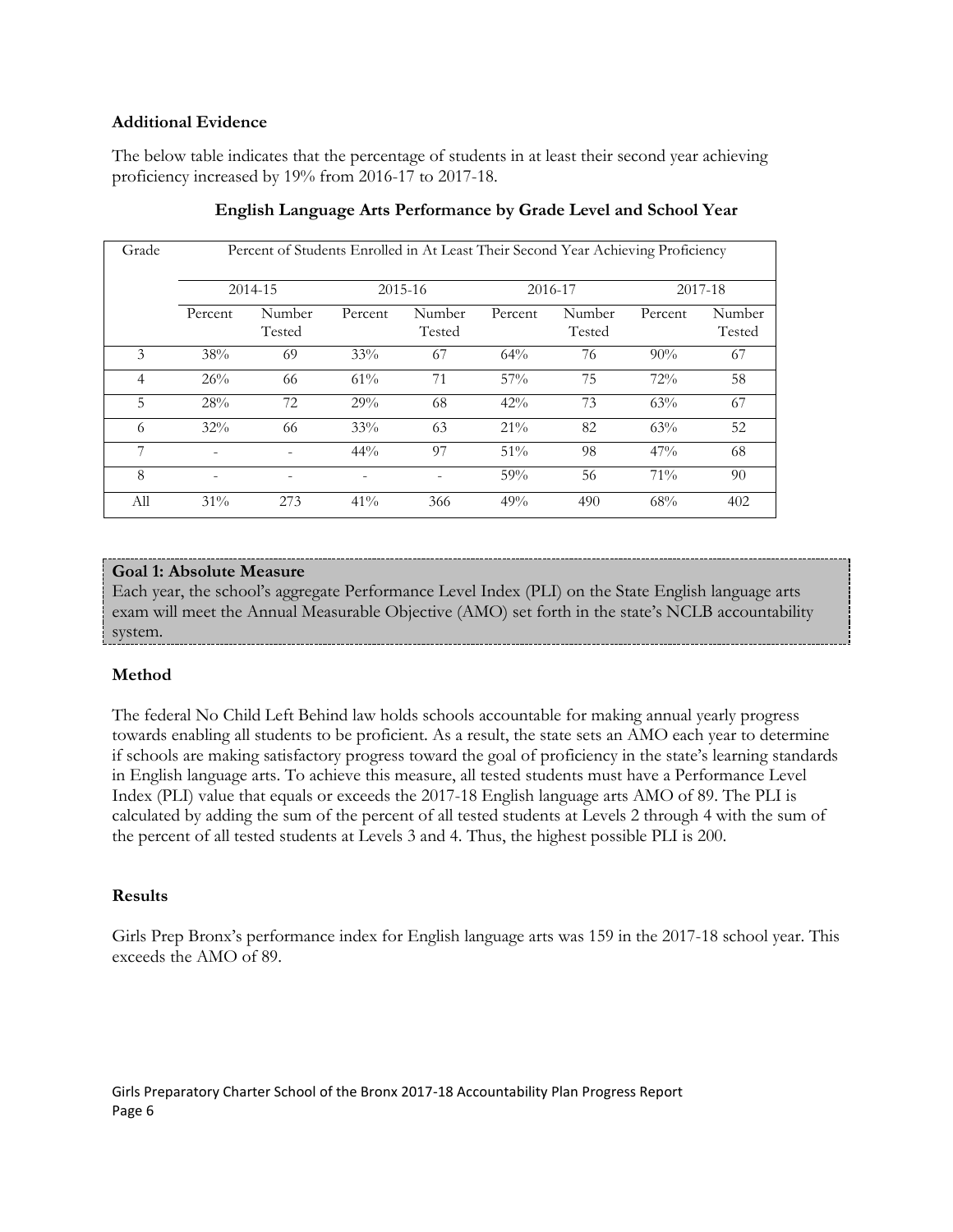| Number in | Percent of Students at Each Performance Level |     |                               |  |     |  |     |     |
|-----------|-----------------------------------------------|-----|-------------------------------|--|-----|--|-----|-----|
| Cohort    | Level 1                                       |     | Level 2<br>Level 3<br>Level 4 |  |     |  |     |     |
| 438       | $7\%$                                         |     | 27%                           |  | 45% |  | 21% |     |
|           |                                               |     |                               |  |     |  |     |     |
|           | PI                                            | $=$ |                               |  | 45  |  | 21  | 93  |
|           |                                               |     |                               |  | 45  |  | 21  | 66  |
|           |                                               |     |                               |  |     |  | PLI | 159 |

# **English Language Arts 2017-18 Performance Level Index (PLI)**

# **Evaluation**

Girls Prep Bronx exceeded the Annual Measurable Objective by 70 points in 2017-18.

# **Goal 1: Comparative Measure**

Each year, the percent of all tested students who are enrolled in at least their second year and performing at proficiency on the state English language arts exam will be greater than that of all students in the same tested grades in the local school district.

# **Method**

A school compares tested students enrolled in at least their second year to all tested students in the surrounding public-school district. Comparisons are between the results for each grade in which the school had tested students in at least their second year at the school and the total result for all students at the corresponding grades in the school district.

# **Results**

Students enrolled in at least their second year at Girls Prep Bronx outperformed those in their host district, NYC Community District 8.

| Grade          |         | Percent of Students at Proficiency                          |         |                         |
|----------------|---------|-------------------------------------------------------------|---------|-------------------------|
|                |         | Charter School Students In At<br>Least 2 <sup>nd</sup> Year |         | All District 8 Students |
|                | Percent | Number Tested                                               | Percent | Number Tested           |
| 3              | 90%     | 67                                                          | 39%     | 2110                    |
| $\overline{4}$ | 72%     | 58                                                          | 36%     | 2083                    |
| 5              | 63%     | 67                                                          | 28%     | 2193                    |
| 6              | 63%     | 52                                                          | 37%     | 2085                    |
| 7              | 47%     | 68                                                          | 29%     | 2167                    |
| 8              | 71%     | 90                                                          | 37%     | 1939                    |
| All            | 68%     | 402                                                         | 34%     | 12577                   |

# **2017-18 State English Language Arts Exam Charter School and District Performance by Grade Level**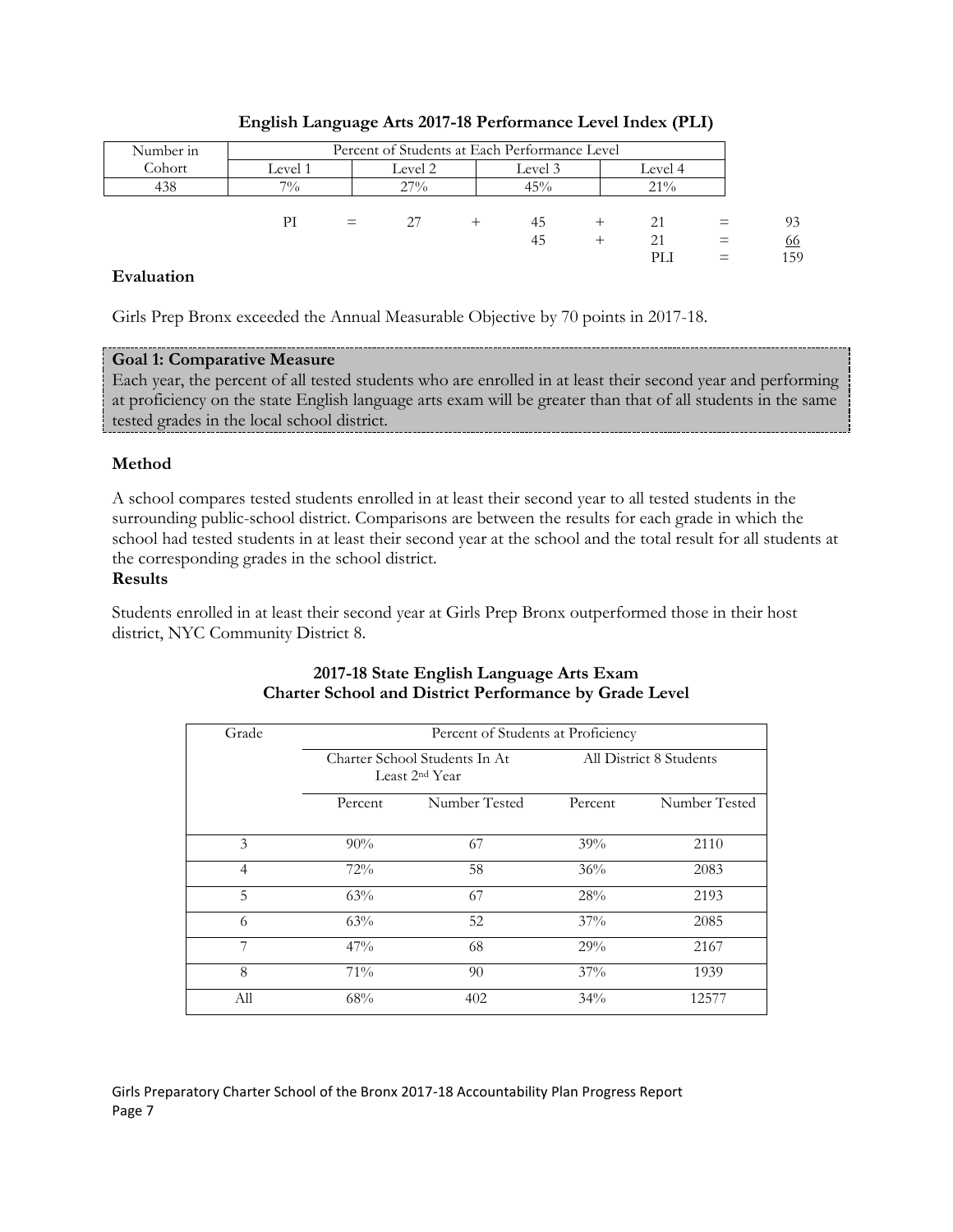# **Evaluation**

Girls Prep Bronx met the accountability measure requiring that the proportion of all students who are enrolled in at least their second year and performing at proficiency on the state English language arts exam be greater than that of all students in the same tested grades in the local school district.

# **Additional Evidence**

The below table demonstrates that Girls Prep Bronx students has outperformed the students of the school's host district, District 8, in each of the last 4 years.

| Grade |                            |            | Percent of Students Enrolled in at Least their Second Year Who Are at Proficiency Compared to Local |            | <b>District Students</b>   |            |                            |            |
|-------|----------------------------|------------|-----------------------------------------------------------------------------------------------------|------------|----------------------------|------------|----------------------------|------------|
|       | 2014-15                    |            |                                                                                                     | 2015-16    | 2016-17                    |            | 2017-18                    |            |
|       | Girls Prep<br><b>Bronx</b> | District 8 | Girls Prep<br><b>Bronx</b>                                                                          | District 8 | Girls Prep<br><b>Bronx</b> | District 8 | Girls Prep<br><b>Bronx</b> | District 8 |
| 3     | 38%                        | 19%        | 33%                                                                                                 | 28%        | 64%                        | 30%        | 90%                        | 39%        |
| 4     | 26%                        | $21\%$     | 61%                                                                                                 | $31\%$     | $57\%$                     | 29%        | 72%                        | 36%        |
| 5     | 28%                        | 20%        | 29%                                                                                                 | 24%        | 42%                        | 24%        | 63%                        | 28%        |
| 6     | 32%                        | 19%        | 33%                                                                                                 | 20%        | 21%                        | 20%        | 63%                        | 37%        |
| 7     | $\overline{\phantom{a}}$   |            | $44\%$                                                                                              | 24%        | 51%                        | 29%        | 47%                        | 29%        |
| 8     | $\overline{\phantom{a}}$   |            |                                                                                                     |            | 59%                        | 38%        | $71\%$                     | $37\%$     |
| All   | 31%                        | 20%        | 41%                                                                                                 | 26%        | 49%                        | 27%        | 68%                        | 34%        |

# **English Language Arts Performance of Charter School and Local District by Grade Level and School Year**

# **Goal 1: Comparative Measure**

Each year, the school will exceed its predicted level of performance on the state English language arts exam by an Effect Size of 0.3 or above (performing higher than expected to a small degree) according to a regression analysis controlling for students eligible for economically disadvantaged students among all public schools in New York State.

# **Method**

The Charter Schools Institute conducts a Comparative Performance Analysis, which compares the school's performance to demographically similar public schools state-wide. The Institute uses a regression analysis to control for the percentage of economically disadvantaged students among all public schools in New York State. The Institute compares the school's actual performance to the predicted performance of public schools with a similar economically disadvantaged percentage. The difference between the schools' actual and predicted performance, relative to other schools with similar economically disadvantaged statistics, produces an Effect Size. An Effect Size of 0.3 or performing higher than expected to a small degree is the requirement for achieving this measure.

Given the timing of the state's release of economically disadvantaged data and the demands of the data analysis, the 2017-18 analysis is not yet available. This report contains 2016-17 results, the most recent Comparative Performance Analysis available.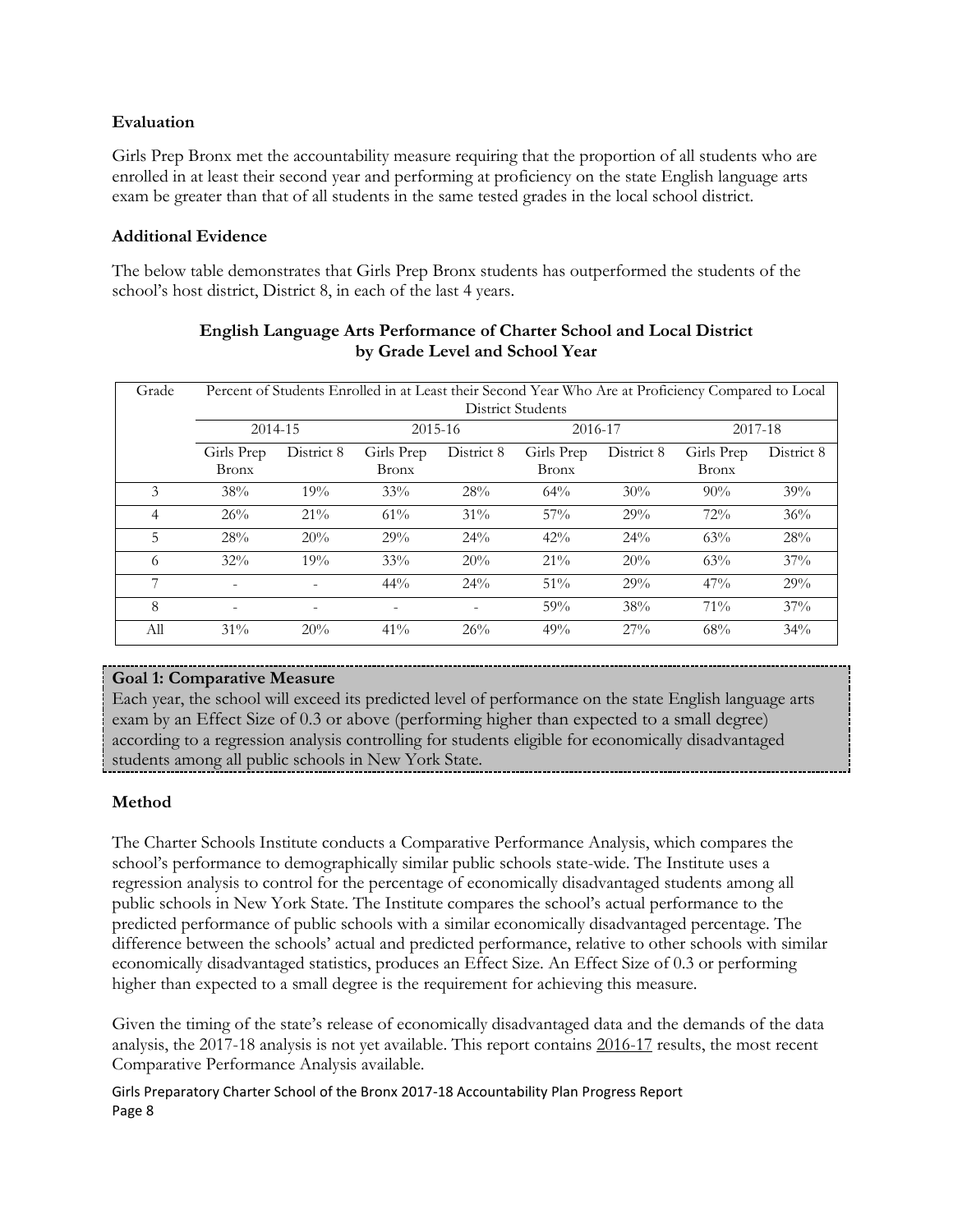# **Results**

In 2016-17, Girls Prep Bronx's aggregate effect size in English language arts was 1.16

| Grade | Percent of<br>Economically<br><b>Disadvantaged</b> | Number of<br><b>Students</b> |        | <b>Percent of Students</b><br>at Proficiency | <b>Difference</b><br><b>Effect Size</b><br>between Actual<br>and Predicted |      |
|-------|----------------------------------------------------|------------------------------|--------|----------------------------------------------|----------------------------------------------------------------------------|------|
|       | <b>Students</b>                                    | <b>Tested</b>                | Actual | Predicted                                    |                                                                            |      |
|       | 82.9                                               | 76                           | 64     | 32.1                                         | 31.9                                                                       | 1.72 |
| 4     | 80.3                                               | 75                           | 57     | 31.0                                         | 26.0                                                                       | 1.42 |
| 5     | 83.3                                               | 73                           | 42     | 24.0                                         | 18.0                                                                       | 1.20 |
| 6     | 83.9                                               | 82                           | 22     | 20.5                                         | 1.5                                                                        | 0.10 |
|       | 81.8                                               | 98                           | 51     | 29.9                                         | 21.1                                                                       | 1.15 |
| 8     | 86.0                                               | 86                           | 59     | 33.2                                         | 25.8                                                                       | 1.43 |
| All   | 83.1                                               | 490                          | 49.1   | 28.5                                         | 20.6                                                                       | 1.16 |
|       |                                                    |                              |        |                                              |                                                                            |      |

|  | 2016-17 English Language Arts Comparative Performance by Grade Level |
|--|----------------------------------------------------------------------|
|  |                                                                      |

| <b>School's Overall Comparative Performance:</b> |
|--------------------------------------------------|
| Higher than expected to large degree             |

# **Evaluation**

In 2016-17, Girls Prep met this accountability plan goal. Girls Prep's effect size is not yet available for 2017-18, the year relevant to this analysis.

#### **Additional Evidence**

Girls Prep Bronx's effect size increased from 2015-16 and 2016-17. Our improvements to curriculum, instruction, and data use make us confident that we will continue to produce strong results in the future.

| School<br>Year | Grades | Percent<br>Eligible for<br>Free Lunch | Number<br>Tested | Actual | Predicted | Effect<br>Size |
|----------------|--------|---------------------------------------|------------------|--------|-----------|----------------|
| 2011-12        | $K-3$  | 73.7                                  | 72               | 30.6   | 42.3      | $-0.73$        |
| 2012-13        | $K-4$  | 90.0                                  | 147              | 23.3   | 17.6      | 0.47           |
| 2013-14        | $K-5$  | 84.5                                  | 222              | 30.0   | 20.9      | 0.69           |
| 2014-15        | K-6    | 84.5                                  | 325              | 29     | 18.8      | 0.77           |
| 2015-16        | $K-7$  | 83.4                                  | 420              | 38.2   | 12.9      | 0.77           |
| 2016-17        | $K-8$  | 83.1                                  | 490              | 49.1   | 28.5      | 1.16           |

| English Language Arts Comparative Performance by School Year |  |  |
|--------------------------------------------------------------|--|--|
|                                                              |  |  |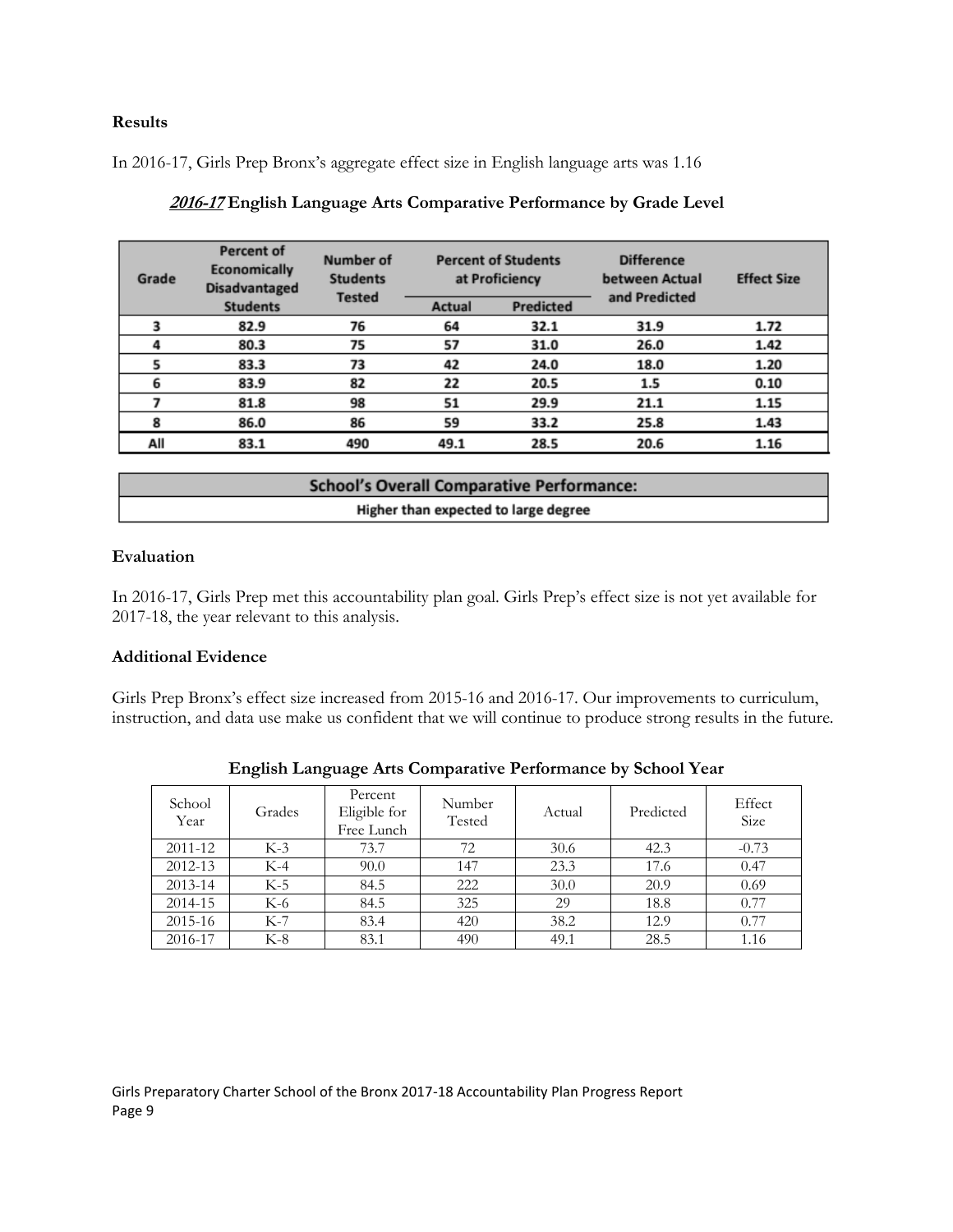### **Goal 1: Growth Measure**

Each year, under the state's Growth Model, the school's mean unadjusted growth percentile in English language arts for all tested students in grades 4-8 will be above the state's unadjusted median growth percentile.

# **Method**

This measure examines the change in performance of the same group of students from one year to the next and the progress they are making in comparison to other students with the same score in the previous year. The analysis only includes students who took the state exam in 2017-18 and have a state exam score from 2016-17 including students who were retained in the same grade. Students with the same 2016-17 score are ranked by their 2017-18 score and assigned a percentile based on their relative growth in performance (student growth percentile). Students' growth percentiles are aggregated schoolwide to yield a school's mean growth percentile. For a school to perform above the statewide median, it must have a mean growth percentile greater than 50.

# **Results**

In 2017-18, Girls Prep Bronx's mean unadjusted growth percentile was 61. This is higher than the state's unadjusted median growth percentile of 50.

|       | Mean Growth Percentile |           |  |  |  |  |
|-------|------------------------|-----------|--|--|--|--|
| Grade | School                 | Statewide |  |  |  |  |
|       |                        | Median    |  |  |  |  |
|       | 54                     | 50        |  |  |  |  |
| 5     | 74                     | 50        |  |  |  |  |
|       | 57                     | 50        |  |  |  |  |
|       | 63                     | 50        |  |  |  |  |
|       | 58                     | 50        |  |  |  |  |
|       |                        | 50        |  |  |  |  |

# **2017-18 English Language Arts Mean Growth Percentile by Grade Level**

#### **Evaluation**

In 2017-18, Girls Prep Bronx met this accountability plan goal.

#### **English Language Arts Mean Growth Percentile by Grade Level and School Year**

|       | Mean Growth Percentile |         |         |         |  |  |  |  |
|-------|------------------------|---------|---------|---------|--|--|--|--|
| Grade | 2014-15                | 2015-16 | 2016-17 | 2017-18 |  |  |  |  |
|       | 40.5                   | 59      | 62      | 54      |  |  |  |  |
|       | 54                     | 50      | 43      | 74      |  |  |  |  |
|       | 58                     |         | 45      | 57      |  |  |  |  |
|       |                        | 55      | 58      | 63      |  |  |  |  |
|       |                        |         | 48      | 58      |  |  |  |  |
|       |                        | 52      | 51      |         |  |  |  |  |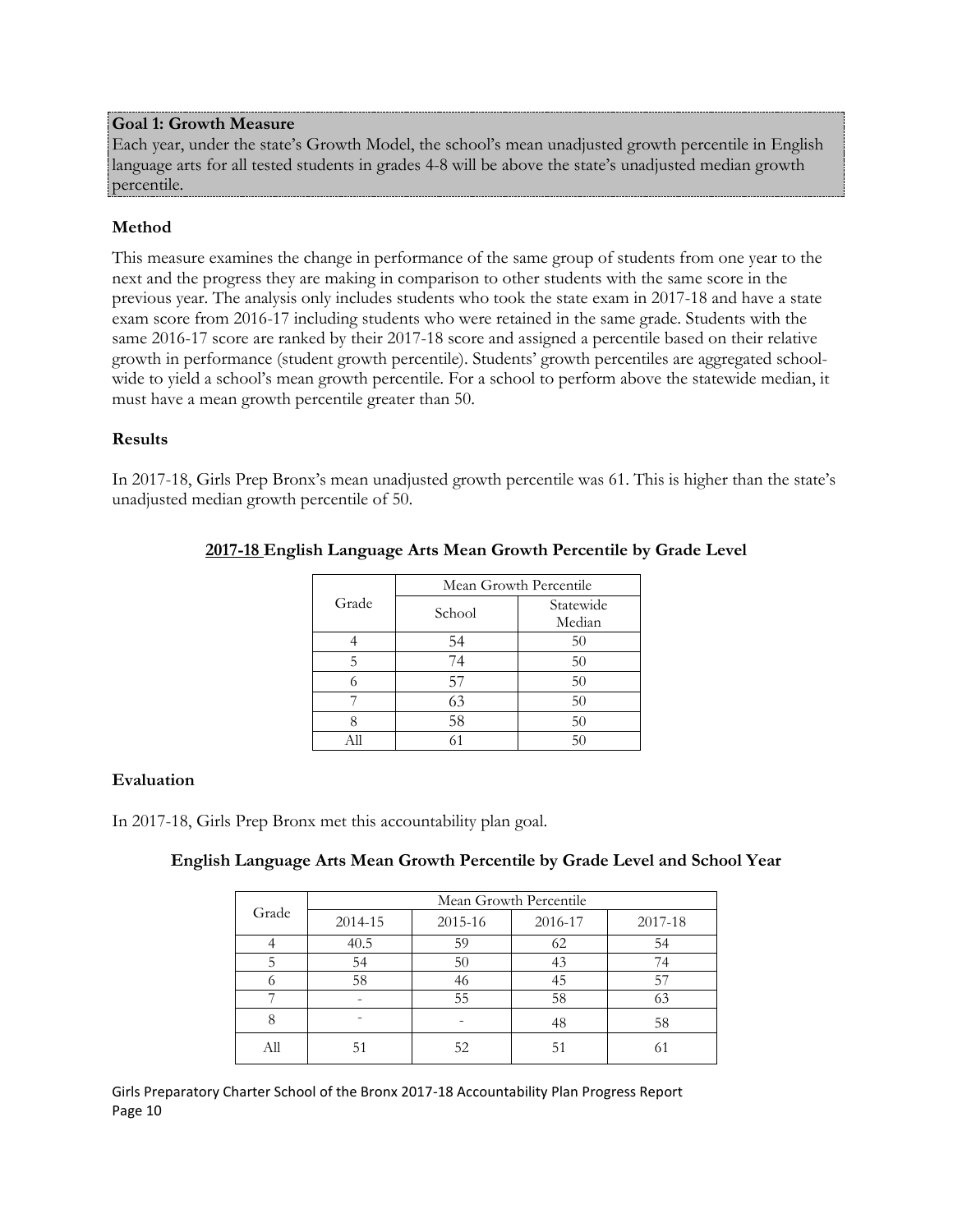# **Summary of the English Language Arts Goal**

We are committed to providing the resources needed for our students to become proficient readers of the English language. Girls Prep Bronx is committed to a culture of continuous improvement where student achievement and success has no limit.

In 2017-18, Girls Prep Bronx achieved 4 out of the 5 possible measures for evaluation. Below we have outlined an action plan to implement in the coming year. This plan includes programs and processes that have proven to be successful and new strategies that address our observable gaps.

Like most charter schools in New York City, Girls Prep did not meet the goal of 75 percent proficiency in 2017-18. However, our outstanding growth data gives us confidence that we are on a predictive path to attaining that goal in the future.

| Type        | Measure                                                                                                                                                                                                                                                                                                                                                                                    | <b>Outcome</b>  |
|-------------|--------------------------------------------------------------------------------------------------------------------------------------------------------------------------------------------------------------------------------------------------------------------------------------------------------------------------------------------------------------------------------------------|-----------------|
| Absolute    | Each year, 75 percent of all tested students who are enrolled in at least their<br>second year will perform at proficiency on the New York State English<br>language arts exam for grades 3-8.                                                                                                                                                                                             | Did Not Achieve |
| Absolute    | Each year, the school's aggregate Performance Level Index (PLI) on the state<br>English language arts exam will meet that year's Annual Measurable Objective<br>(AMO) set forth in the state's NCLB accountability system.                                                                                                                                                                 | Achieved        |
| Comparative | Each year, the percent of all tested students who are enrolled in at least their<br>second year and performing at proficiency on the state English language arts<br>exam will be greater than that of students in the same tested grades in the local<br>school district.                                                                                                                  | Achieved        |
| Comparative | Each year, the school will exceed its predicted level of performance on the<br>state English language arts exam by an Effect Size of 0.3 or above (performing<br>higher than expected to a small degree) according to a regression analysis<br>controlling for economically disadvantaged students among all public schools<br>in New York State. (Using 2016-17 school district results.) | Achieved        |
| Growth      | Each year, under the state's Growth Model the school's mean unadjusted<br>growth percentile in English language arts for all tested students in grades 4-8<br>will be above the state's unadjusted median growth percentile.                                                                                                                                                               | <b>\chievec</b> |

# **Action Plan**

#### **Curriculum**

During the charter period, Girls Prep faculty worked diligently with peer faculty across the Public Prep Network to improve the quality and consistency of the ELA curriculum. The K-8 curriculum was constructed through a combination of upgrading the strongest of the units that were already in use and bringing in high quality external units from Success Academy, Expeditionary Learning and other schools with a strong track record of academic excellence. In 2017-18 teachers across the network implemented a common, standards-aligned ELA curriculum that is coherent in PreK-8, and that contains rich, rigorous texts representing a diverse body of knowledge. Each unit provides common components, including the ability to choose among a variety of rigorous texts, aligned assessments, clear enduring understandings, interdisciplinary connections, and detailed lesson guides for teachers to use, amend, or build upon. All standards, skills, scope and sequence, and end-of-unit assessments are shared across Public Prep schools, allowing schools to share instructional techniques and benchmark progress against their peers.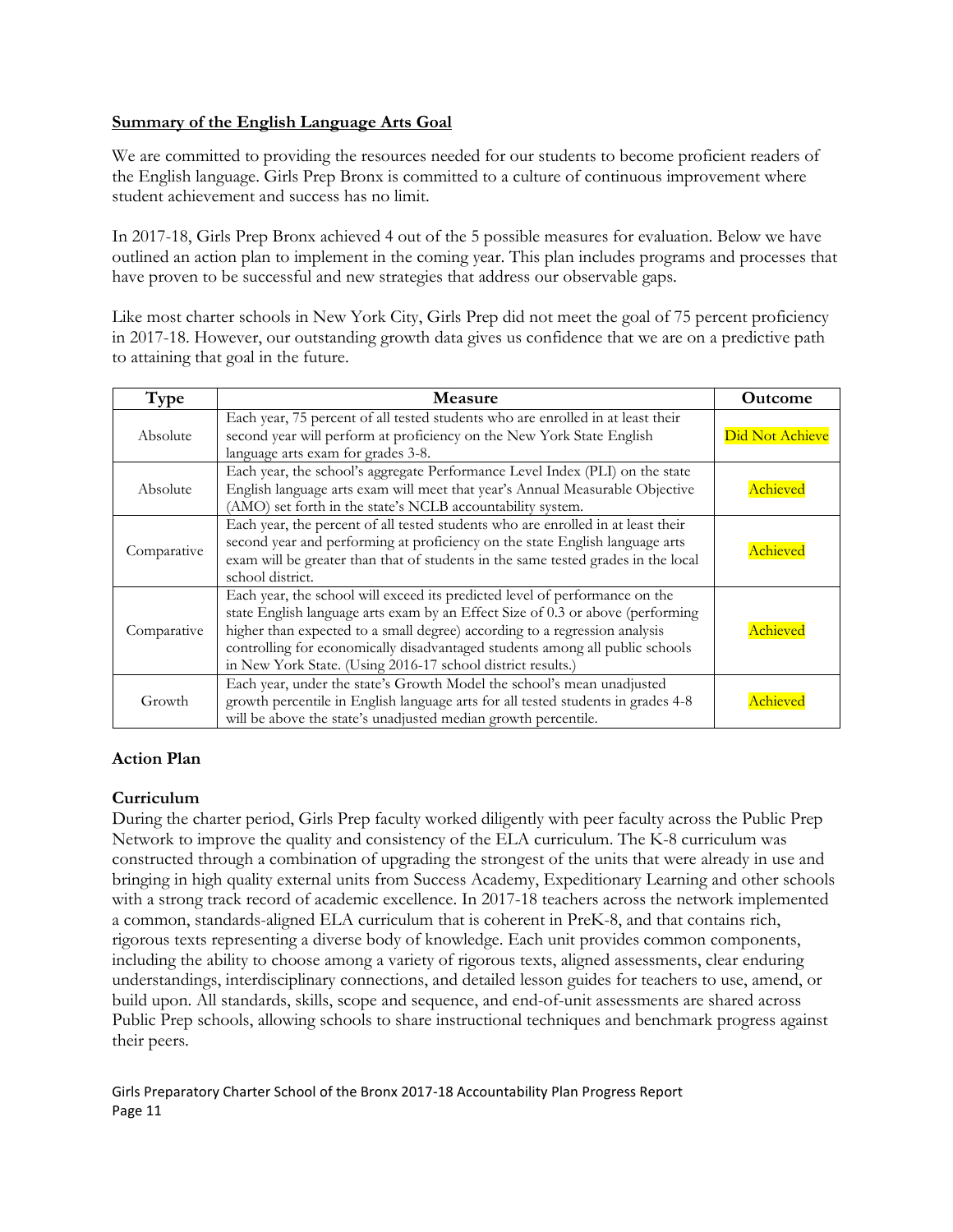#### **Instruction**

The second key lever to drive academic improvement is to continue to refine our coaching and observation processes. As the level of expectations of our students has increased, we have identified that our expectations for adult learning must also increase and are providing additional levels of support and professional development opportunities to ensure successful and impactful instructional delivery. All instructional leaders will regularly observe teachers and provide instructional feedback. Grade team leaders will also conduct informal observations and peer observations. All observations will utilize the Danielson framework as our model of excellent teaching.

Girls Prep has invested in the TeachBoost platform to improve the quality of observation, coaching and evaluation. All teachers will receive a minimum of 15 short and 5 long classroom observations from their coach, which is the average reported by top-quartile schools on TNTP's Insight survey. Our coaching and observation program will also be supported through our partnership with TNTP. From the research literature on school improvement, we know that strong coaching and feedback is one of the highestleverage strategies that a principal must utilize improve student achievement. TNTP will also organize Excellent School Visits to ensure our school leaders see best practice.

#### **Data & Assessment**

Girls Prep teachers and instructional leaders routinely collect and analyze a wide variety of qualitative and quantitative data to improve curriculum and instruction. Students are assessed using curricular-aligned, performance-based assessments as measures of absolute performance. These rigorous assessments require synthesis and high-level application of knowledge from all subject areas. Student growth is measured using the NWEA MAP and STEP assessments. Throughout the year, students take interim assessments aligned with our scope and sequence in mathematics and in English Language Arts.

#### **Leadership**

To better support the Instruction, Curriculum and Assessment, Public Prep made important changes to strengthen the organization's central leadership team. To improve the support and supervision of principals, Public Prep unbundled some of the responsibilities of the CEO, putting day-to-day operations in the hands of the network's Academic Team.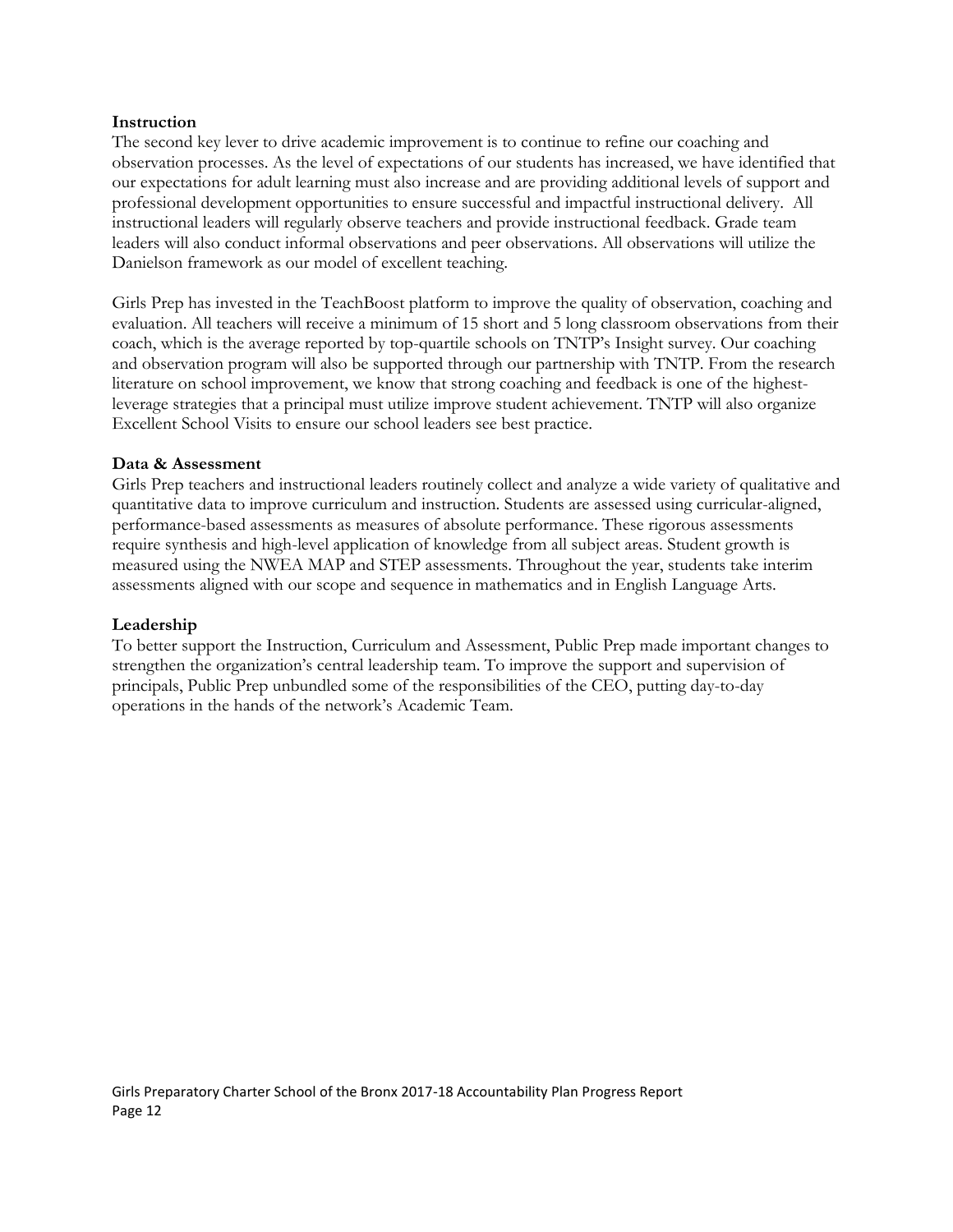# **MATHEMATICS**

#### **Goal 2: Mathematics**

Girls Prep Bronx students will demonstrate steady progress in the understanding and application of mathematical skills and concepts.

#### **Background**

At Girls Prep Bronx, our goal is to offer a mathematically rich curriculum, providing students with opportunities to learn important mathematical concepts, skills, and procedures with deep understanding. Teachers draw from a variety of resources to engage students to think critically, problem solve, and master foundational skills including Investigations in Numbers, Data, and Space (Pearson), Contexts for Learning (Heinemann)**,** and Engage NY as the key curriculum resources.

Girls Prep students engage in at least 80 minutes of math instruction daily in the elementary school and 55 minutes in the middle school in the areas of operations and algebraic thinking, numbers and operation (base ten and fractions) geometry, and measurement and data. The use of math centers to develop and reinforce mathematical concepts and skills is a critical component of the math workshop. In addition to a math workshop, students participate in solving complex word problems during "Cognitively Guided Instruction" (CGI). CGI serves as a daily opportunity for students to deeply consider number relationships, to apply relationships to computation strategies, and to discuss and analyze their reasoning. CGI supports the development of efficient, flexible, meaningful, and accurate computation strategies.

#### **Goal 2: Absolute Measure**

Each year, 75 percent of all tested students enrolled in at least their second year will perform at proficiency on the New York State mathematics examination for grades 3-8.

#### **Method**

The school administered the New York State Testing Program mathematics assessment to students in 3rd through 8th grade in Spring 2018. Each student's raw score has been converted to a grade-specific scaled score and a performance level.

The table below summarizes participation information for this year's test administration. The table indicates total enrollment and total number of students tested. It also provides a detailed breakdown of those students excluded from the exam. Note that this table includes all students according to grade level, even if they have not enrolled in at least their second year.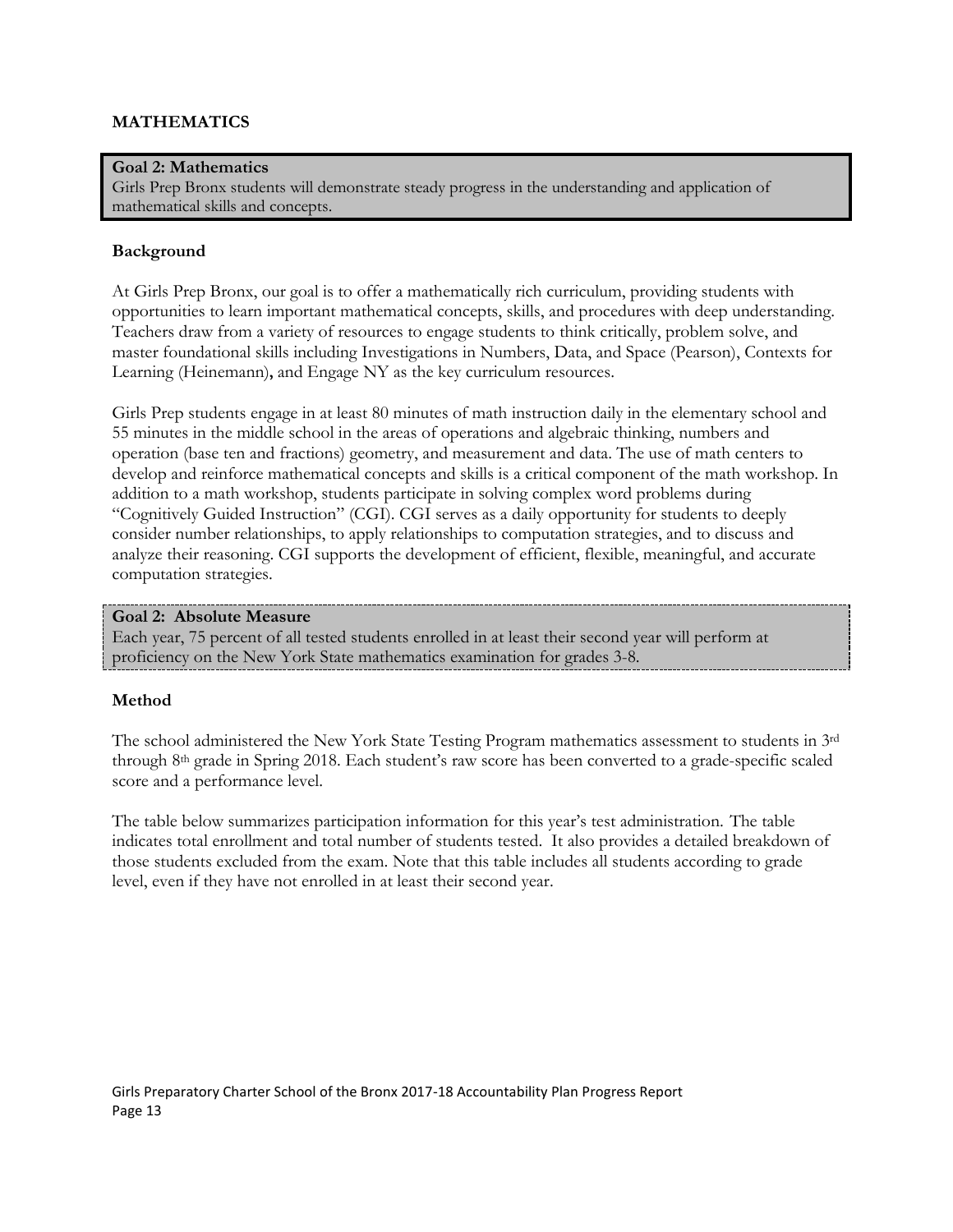| Grade         | Total  |     | Not Tested |        | Total Enrolled |
|---------------|--------|-----|------------|--------|----------------|
|               | Tested | IEP | ELL        | Absent |                |
| $\mathcal{Z}$ | 85     |     |            | O      | 91             |
|               | 70     |     |            |        | 71             |
| 5             | 78     |     |            |        | 82             |
|               | 72     |     | $\left($   |        | 80             |
|               | 72     |     | $\Box$     | 5      | 77             |
| 8             | 90     |     |            | 2      | 93             |
| All           | 471    |     |            | 27     | 494            |

# **2017-18 State Mathematics Exam Number of Students Tested and Not Tested**

# **Results**

59% of Girls Prep students enrolled in at least their second year were proficient on the NYS mathematics examination.

# **Performance on 2017-18 State Mathematics Exam By All Students and Students Enrolled in At Least Their Second Year**

| Grades         |         | All Students |         | Enrolled in at least their Second Year |  |
|----------------|---------|--------------|---------|----------------------------------------|--|
|                | Percent | Number       | Percent | Number                                 |  |
|                |         | Tested       |         | Tested                                 |  |
| 3              | 75%     | 85           | 78%     | 67                                     |  |
| $\overline{4}$ | 59%     | 70           | 63%     | 57                                     |  |
| 5              | 44%     | 78           | 46%     | 67                                     |  |
| 6              | 32%     | 72           | 38%     | 50                                     |  |
| 7              | 54%     | 72           | 55%     | 67                                     |  |
| 8              | 68%     | 90           | 68%     | 90                                     |  |
| All            | 56%     | 467          | 59%     | 398                                    |  |

# **Evaluation**

Girls Prep Bronx did not meet the accountability measure of 75 percent of students enrolled in at least their second year achieving proficiency.

# **Additional Evidence**

The below table indicates that the percentage of students in at least their second year achieving proficiency increased by 3% from 2016-17 to 2017-18.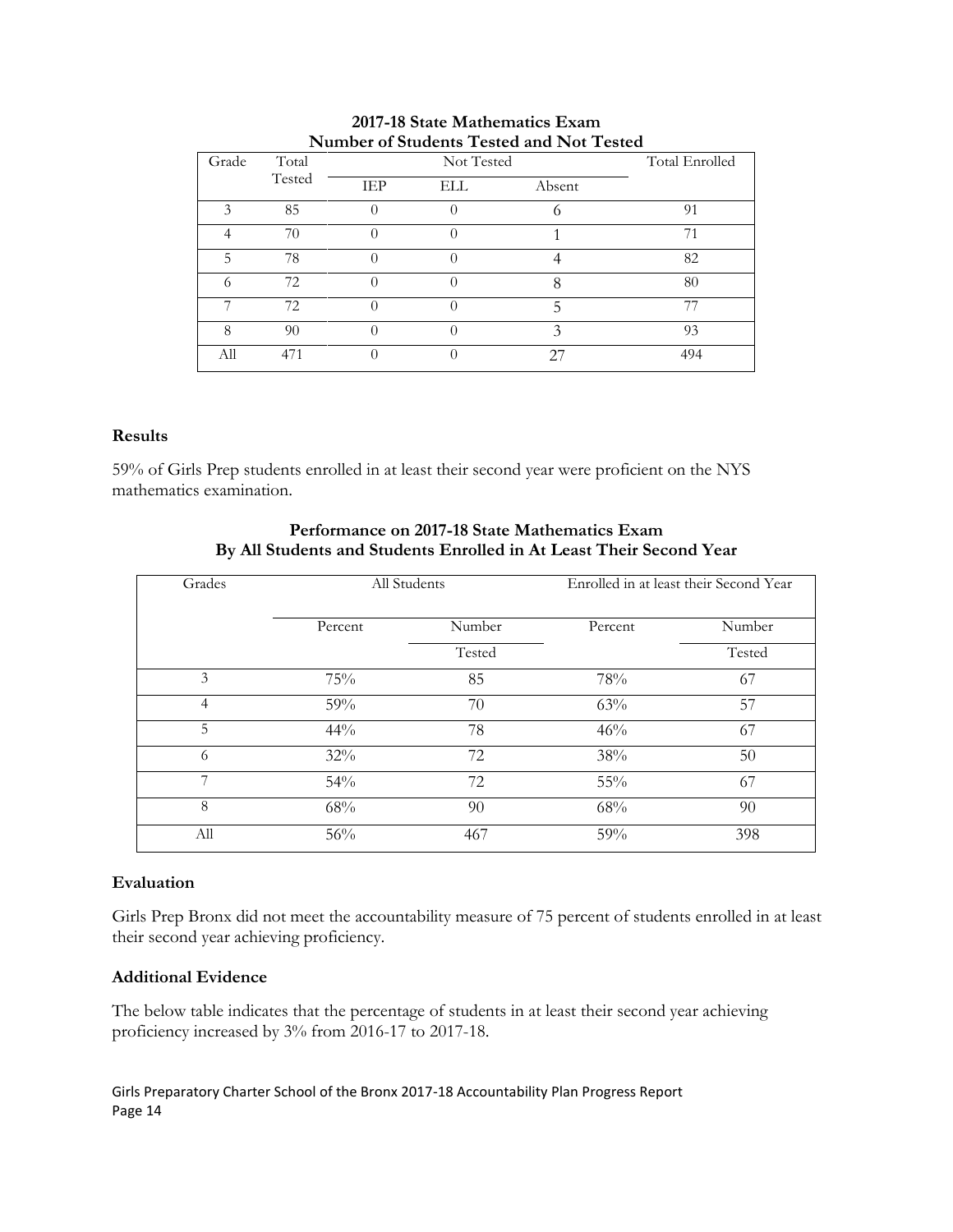| Grade          | Percent of Students Enrolled in At Least Their Second Year Achieving Proficiency |                  |         |                  |         |                  |         |                  |  |  |
|----------------|----------------------------------------------------------------------------------|------------------|---------|------------------|---------|------------------|---------|------------------|--|--|
|                |                                                                                  | 2014-15          |         | $2015 - 16$      |         | 2016-17          | 2017-18 |                  |  |  |
|                | Percent                                                                          | Number<br>Tested | Percent | Number<br>Tested | Percent | Number<br>Tested | Percent | Number<br>Tested |  |  |
| 3              | 55%                                                                              | 69               | 38%     | 68               | 58%     | 65               | 78%     | 67               |  |  |
| $\overline{4}$ | 49%                                                                              | 66               | 46%     | 72               | $41\%$  | 67               | 63%     | 57               |  |  |
| 5              | 36%                                                                              | 72               | $41\%$  | 66               | 33%     | 65               | 46%     | 67               |  |  |
| 6              | 30%                                                                              | 66               | 40%     | 63               | $34\%$  | 58               | 38%     | 50               |  |  |
| 7              |                                                                                  |                  | $21\%$  | 96               | 35%     | 97               | 55%     | 67               |  |  |
| 8              |                                                                                  |                  |         |                  | 29%     | 82               | 68%     | 90               |  |  |
| All            | 43%                                                                              | 273              | 36%     | 365              | 38%     | 434              | 59%     | 398              |  |  |

# **Mathematics Performance by Grade Level and School Year**

# **Goal 2: Absolute Measure**

Each year, the school's aggregate Performance Level Index (PLI) on the State mathematics exam will meet the Annual Measurable Objective (AMO) set forth in the state's NCLB accountability system.

# **Method**

The federal No Child Left Behind law holds schools accountable for making annual yearly progress towards enabling all students to be proficient. As a result, the state sets an AMO each year to determine if schools are making satisfactory progress toward the goal of proficiency in the state's learning standards in mathematics. To achieve this measure, all tested students must have a Performance Level Index (PLI) value that equals or exceeds the 2017-18 mathematics AMO of 86. The PLI is calculated by adding the sum of the percent of all tested students at Levels 2 through 4 with the sum of the percent of all tested students at Levels 3 and 4. Thus, the highest possible PLI is 200.

# **Results**

Girls Prep Bronx's performance index for mathematics was 136 in the 2017-18 school year. This exceeds the AMO of 86.

| Number in | Percent of Students at Each Performance Level |     |         |  |         |  |         |  |     |
|-----------|-----------------------------------------------|-----|---------|--|---------|--|---------|--|-----|
| Cohort    | Level 1                                       |     | Level 2 |  | Level 3 |  | Level 4 |  |     |
| 438       | 20%                                           |     | 24%     |  | 30%     |  | 26%     |  |     |
|           | РI                                            | $=$ | 24      |  | 30      |  | 26      |  | 80  |
|           |                                               |     |         |  | 30      |  | 26      |  | 56  |
|           |                                               |     |         |  |         |  | PLI     |  | 126 |

# **Mathematics 2017-18 Performance Level Index (PLI)**

#### **Evaluation**

Girls Prep Bronx exceeded the Annual Measurable Objective by 50 points in 2017-18.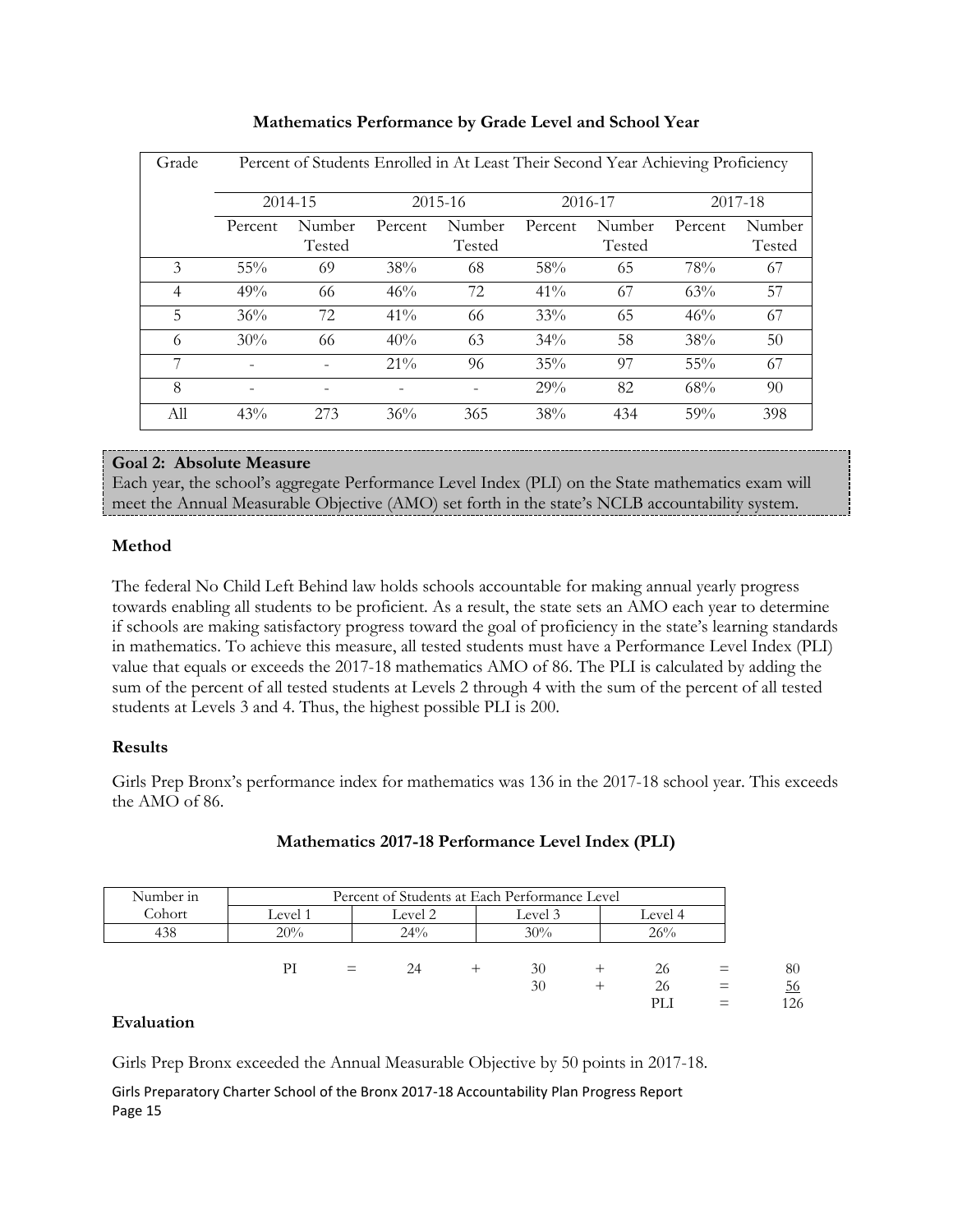# **Goal 2: Comparative Measure**

Each year, the percent of all tested students who are enrolled in at least their second year and performing at proficiency on the state mathematics exam will be greater than that of all students in the same tested grades in the local school district.

# **Method**

A school compares tested students enrolled in at least their second year to all tested students in the surrounding public-school district. Comparisons are between the results for each grade in which the school had tested students in at least their second year at the school and the total result for all students at the corresponding grades in the school district.

# **Results**

Students enrolled in at least their second year at Girls Prep Bronx outperformed those of their host district, NYC Community District 8.

| Grade | Percent of Students at Proficiency |                                         |         |                         |  |  |  |
|-------|------------------------------------|-----------------------------------------|---------|-------------------------|--|--|--|
|       |                                    | Charter School Students In At Least 2nd |         | All District 8 Students |  |  |  |
|       |                                    | Year                                    |         |                         |  |  |  |
|       | Percent                            | Number Tested                           | Percent | Number Tested           |  |  |  |
|       | 78%                                | 67                                      | $41\%$  | 2160                    |  |  |  |
|       | 63%                                | 57                                      | 32%     | 2121                    |  |  |  |
|       | 46%                                | 67                                      | 30%     | 2222                    |  |  |  |
|       | 38%                                | 50                                      | 27%     | 2112                    |  |  |  |
|       | 55%                                | 67                                      | 25%     | 2193                    |  |  |  |
|       | 68%                                | 90                                      | $24\%$  | 1917                    |  |  |  |
|       | 59%                                | 398                                     | 30%     | 12725                   |  |  |  |

# **2017-18 State Mathematics Exam Charter School and District Performance by Grade Level**

# **Evaluation**

Girls Prep Bronx met the accountability measure requiring that students who are enrolled in at least their second year and performing at proficiency on the state mathematics exam to be greater than that of all students in the same tested grades in the local school district.

# **Additional Evidence**

The below table demonstrates that Girls Prep Bronx students have outperformed the students of the school's host district, District 8, in each of the last 4 years.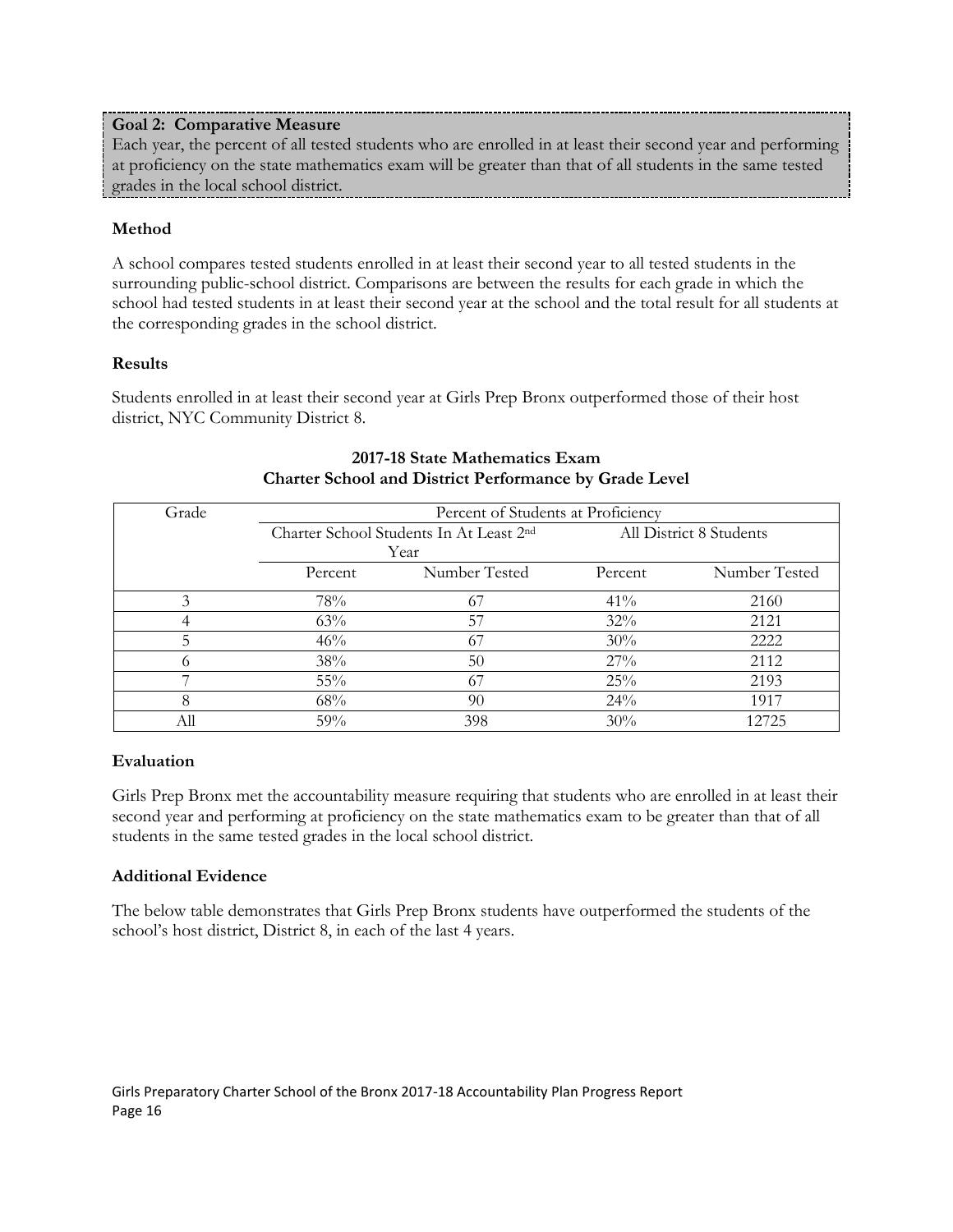| Grade |              | Percent of Students Enrolled in at Least their Second Year Who Are at Proficiency Compared |                          |            |              |            |              |            |  |  |  |
|-------|--------------|--------------------------------------------------------------------------------------------|--------------------------|------------|--------------|------------|--------------|------------|--|--|--|
|       |              | to Local District Students                                                                 |                          |            |              |            |              |            |  |  |  |
|       |              | 2014-15                                                                                    | $2015 - 16$              |            | 2016-17      |            | 2017-18      |            |  |  |  |
|       | Girls        | District 8                                                                                 | Girls                    | District 8 | Girls        | District 8 | Girls        | District 8 |  |  |  |
|       | Prep         |                                                                                            | Prep                     |            | Prep         |            | Prep         |            |  |  |  |
|       | <b>Bronx</b> |                                                                                            | <b>Bronx</b>             |            | <b>Bronx</b> |            | <b>Bronx</b> |            |  |  |  |
| 3     | 55%          | 28%                                                                                        | 38%                      | 27%        | 58%          | 30%        | 78%          | $41\%$     |  |  |  |
| 4     | 48%          | 25%                                                                                        | 46%                      | 30%        | 41%          | 26%        | 63%          | 32%        |  |  |  |
| 5     | 36%          | 29%                                                                                        | 41%                      | 23%        | 33%          | 30%        | 46%          | 30%        |  |  |  |
| 6     | 30%          | $21\%$                                                                                     | 40%                      | $22\%$     | 34%          | 23%        | 38%          | 27%        |  |  |  |
| 7     | ٠            |                                                                                            | $21\%$                   | 18%        | 35%          | 19%        | 55%          | 25%        |  |  |  |
| 8     | ۰            | $\overline{\phantom{0}}$                                                                   | $\overline{\phantom{0}}$ |            | 29%          | 16%        | 68%          | 24%        |  |  |  |
| All   | 38%          | 26%                                                                                        | 42%                      | 26%        | 36%          | 24%        | 59%          | 30%        |  |  |  |

# **Mathematics Performance of Charter School and Local District by Grade Level and School Year**

# **Goal 2: Comparative Measure**

Each year, the school will exceed its predicted level of performance on the state mathematics exam by an Effect Size of 0.3 or above (performing higher than expected to a small degree) according to a regression analysis controlling for students eligible for economically disadvantaged students among all public schools in New York State.

# **Method**

The Charter Schools Institute conducts a Comparative Performance Analysis, which compares the school's performance to demographically similar public schools state-wide. The Institute uses a regression analysis to control for the percentage of economically disadvantaged students among all public schools in New York State. The Institute compares the school's actual performance to the predicted performance of public schools with a similar economically disadvantaged percentage. The difference between the schools' actual and predicted performance, relative to other schools with similar economically disadvantaged statistics, produces an Effect Size. An Effect Size of 0.3 or performing higher than expected to a small degree is the requirement for achieving this measure.

Given the timing of the state's release of economically disadvantaged data and the demands of the data analysis, the 2017-18 analysis is not yet available. This report contains 2016-17 results, the most recent Comparative Performance Analysis available.

# **Results**

In 2016-17, Girls Prep Bronx's aggregate effect size in mathematics was 0.63.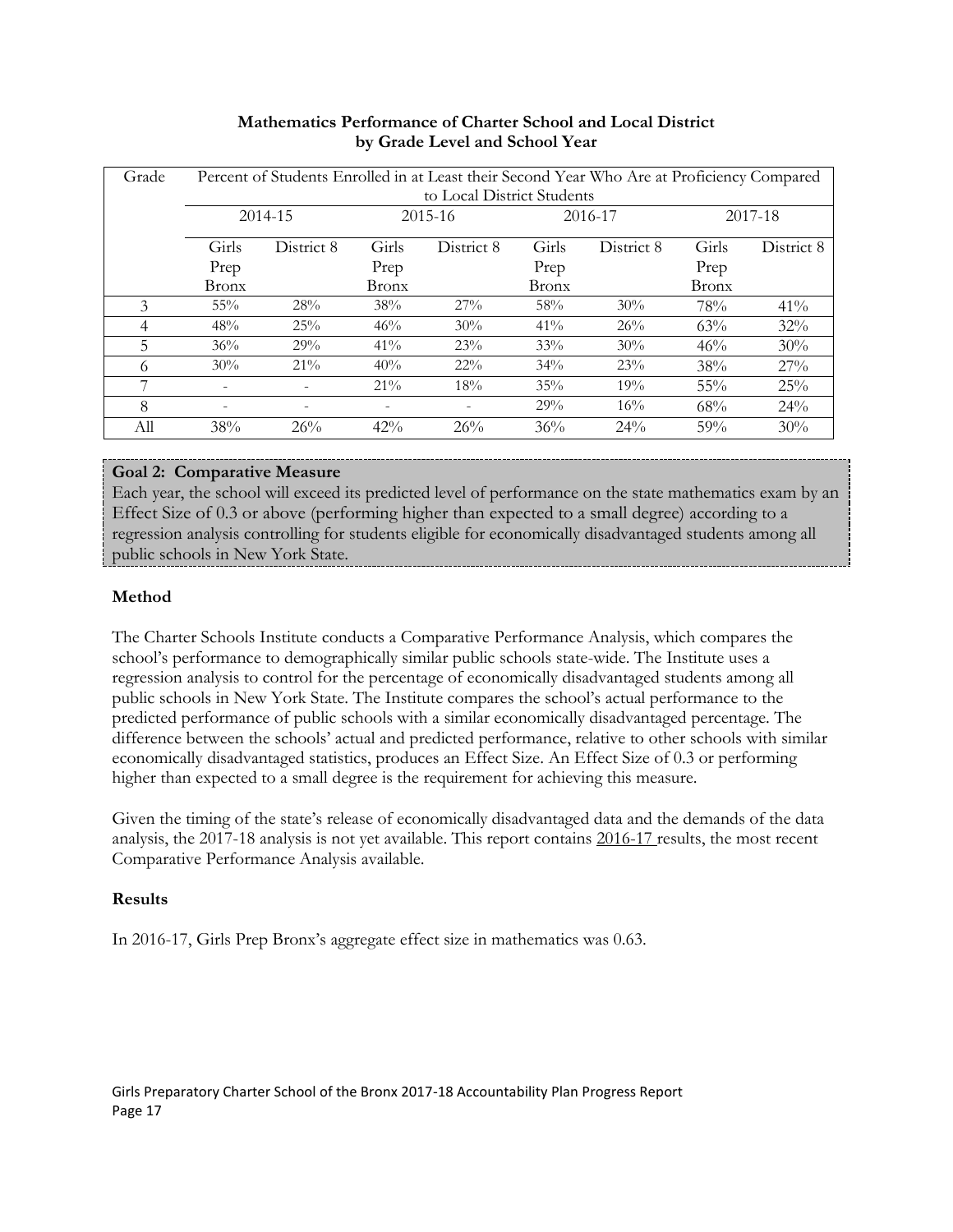| <b>Percent of</b><br>Economically<br>Grade<br><b>Disadvantaged</b> |                 | Number of<br><b>Students</b><br><b>Tested</b> |        | <b>Percent of Students</b><br>at Proficiency | <b>Difference</b><br>between Actual<br>and Predicted | <b>Effect Size</b> |
|--------------------------------------------------------------------|-----------------|-----------------------------------------------|--------|----------------------------------------------|------------------------------------------------------|--------------------|
|                                                                    | <b>Students</b> |                                               | Actual | Predicted                                    |                                                      |                    |
|                                                                    | 82.9            | 75                                            | 57     | 37.4                                         | 19.6                                                 | 0.93               |
|                                                                    | 80.3            | 75                                            | 40     | 31.4                                         | 8.6                                                  | 0.43               |
|                                                                    | 83.3            | 72                                            | 35     | 29.2                                         | 5.8                                                  | 0.31               |
| 6                                                                  | 83.9            | 80                                            | 35     | 24.4                                         | 10.6                                                 | 0.54               |
|                                                                    | 81.8            | 98                                            | 35     | 22.6                                         | 12.4                                                 | 0.61               |
|                                                                    | 86.0            | 83                                            | 29     | 13.3                                         | 15.7                                                 | 0.91               |
| All                                                                | 83.0            | 483                                           | 38.2   | 26.0                                         | 12.2                                                 | 0.63               |

# **2016-17 Mathematics Comparative Performance by Grade Level**

| <b>School's Overall Comparative Performance:</b> |  |
|--------------------------------------------------|--|
| Higher than expected to a meaningful degree      |  |

#### **Evaluation**

In 2016-17, Girls Prep Bronx met this accountability plan goal. Girls Prep's effect size is not yet available for 2017-18, the year relevant to this analysis.

# **Additional Evidence**

Girls Prep Bronx has had a positive effect size for each of the last five years.

| School<br>Year | Grades | Percent<br>Eligible for<br>Free Lunch | Number<br>Tested | Actual | Predicted | Effect<br>Size |
|----------------|--------|---------------------------------------|------------------|--------|-----------|----------------|
| 2011-12        | $K-3$  | 73.7                                  | 73               | 53.4   | 49.6      | 0.20           |
| 2012-13        | $K-4$  | 90.0                                  | 147              | 32.0   | 22.4      | 0.57           |
| 2013-14        | $K-5$  | 84.5                                  | 223              | 40.8   | 29.3      | 0.61           |
| 2014-15        | K-6    | 84.5                                  | 325              | 40.0   | 26.8      | 0.72           |
| 2015-16        | $K-7$  | 83.4                                  | 419              | 33.3   | 26.8      | 0.32           |
| 2016-17        | K-8    | 83.0                                  | 483              | 38.2   | 26.0      | 0.63           |

#### **Mathematics Comparative Performance by School Year**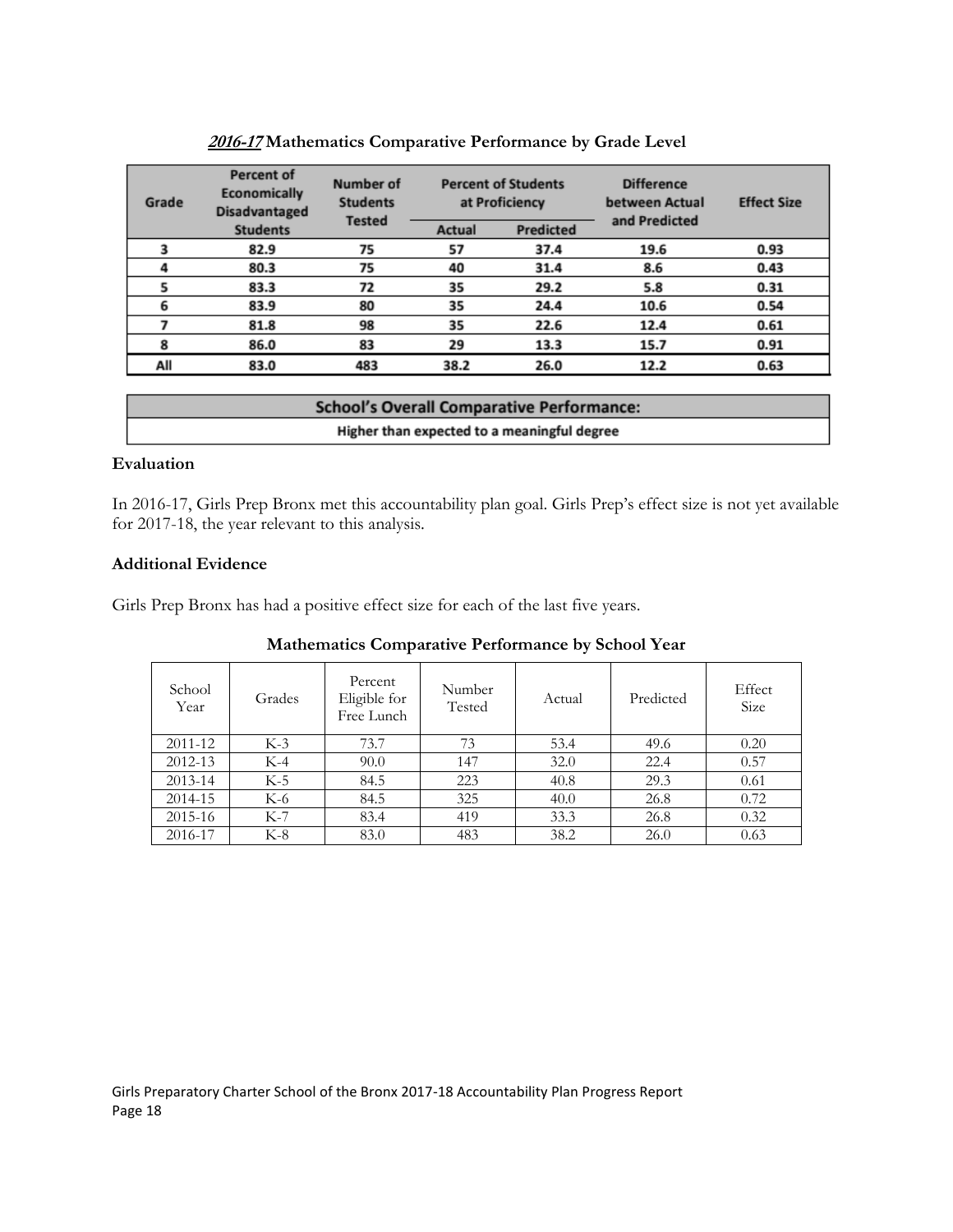#### **Goal 2: Growth Measure**

Each year, under the state's Growth Model, the school's mean unadjusted growth percentile in mathematics for all tested students in grades 4-8 will be above the state's unadjusted median growth percentile.

# **Method**

This measure examines the change in performance of the same group of students from one year to the next and the progress they are making in comparison to other students with the same score in the previous year. The analysis only includes students who took the state exam in 2017-18 and have a state exam score in 2016-17 including students who were retained in the same grade. Students with the same 2016-17 scores are ranked by their 2017-18 scores and assigned a percentile based on their relative growth in performance (mean growth percentile). Students' growth percentiles are aggregated schoolwide to yield a school's mean growth percentile. For a school to perform above the statewide median, it must have a mean growth percentile greater than 50.

In 2017-18, Girls Prep Bronx's mean unadjusted growth percentile was 64. This is higher than the state's unadjusted median growth percentile of 50.0

|       | Mean Growth Percentile |                      |  |  |
|-------|------------------------|----------------------|--|--|
| Grade | School                 | Statewide<br>Average |  |  |
|       | 45                     | 50                   |  |  |
| 5     | 57                     | 50                   |  |  |
| 6     | 54                     | 50                   |  |  |
|       | 75                     | 50                   |  |  |
|       | 81                     | 50                   |  |  |
| All   | 64                     | 50                   |  |  |

# **2017-18 Mathematics Mean Growth Percentile by Grade Level**

#### **Evaluation**

In 2017-18, Girls Prep Bronx did meet this accountability plan goal.

# **Mathematics Mean Growth Percentile by Grade Level and School Year**

| Grade | Mean Growth Percentile |         |         |         |  |  |  |
|-------|------------------------|---------|---------|---------|--|--|--|
|       | 2014-15                | 2015-16 | 2016-17 | 2017-18 |  |  |  |
|       | 48.5                   | 32      | 44      | 45      |  |  |  |
| 5     | 51.5                   | 44      | 39      | 57      |  |  |  |
| 6     | 52                     | 45      | 47      | 54      |  |  |  |
|       |                        | 44      | 67      | 75      |  |  |  |
| 8     |                        |         | 74      | 81      |  |  |  |
| Аll   | 51                     | 41      | 55      | 64      |  |  |  |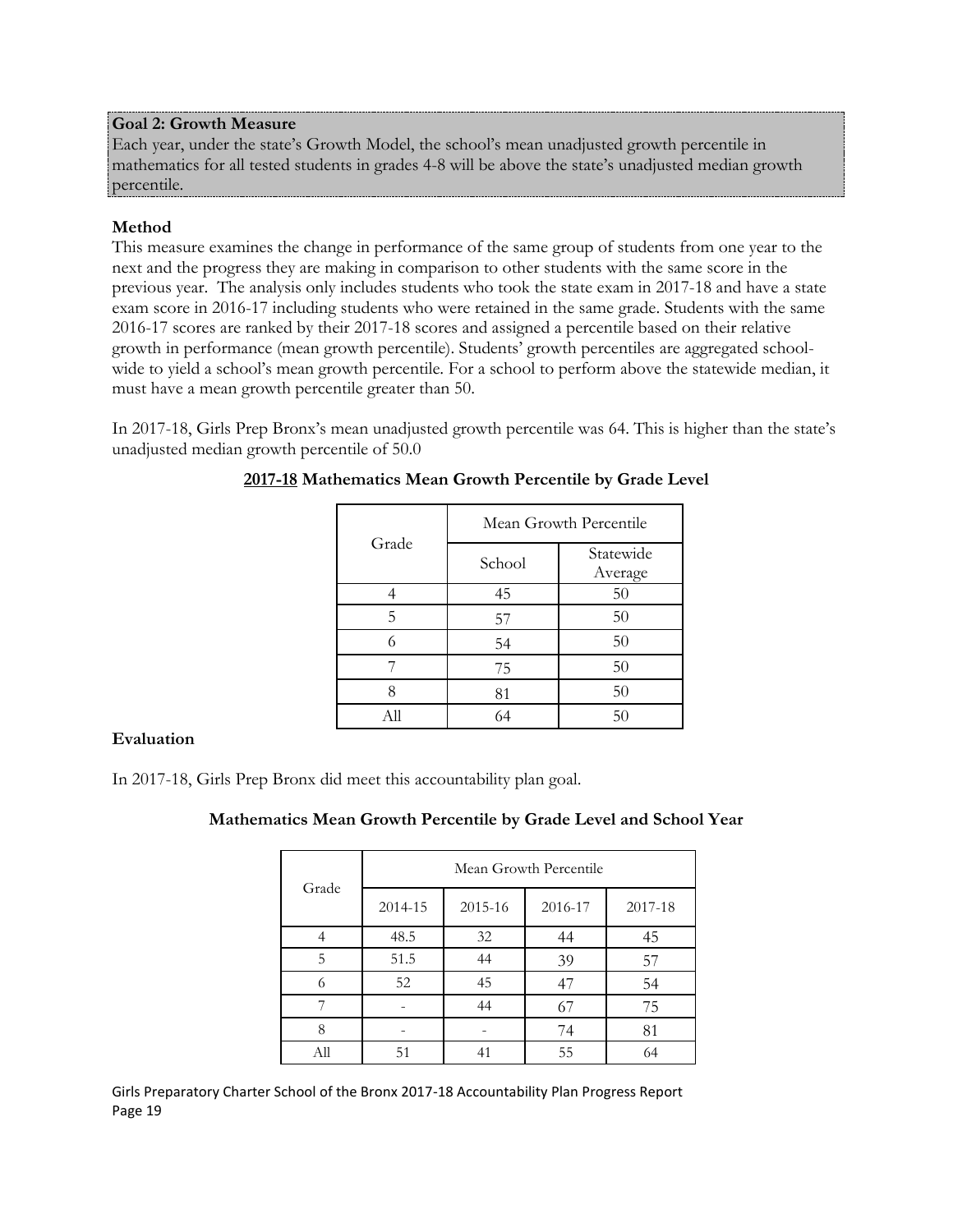# **Summary of the Mathematics Goal**

We are committed to providing the resources needed for our students to become proficient mathematicians. Girls Prep Bronx is committed to a culture of continuous improvement where student achievement and success has no limit.

In 2017-18, Girls Prep Bronx achieved 4 out of the 5 possible measures for evaluation. Below we have outlined an action plan to implement in the coming year. This plan includes programs and processes that have proven to be successful and new strategies that address our observable gaps.

Like most charter schools in New York City, Girls Prep Bronx did not meet the goal of 75 percent proficiency in 2017-18. However, our growth data gives us confidence that we are on a predictive path to attaining that goal in the future.

| Type        | <b>Measure</b>                                                                                                                                                                                                                                                                                                                                                                   | <b>Outcome</b>  |
|-------------|----------------------------------------------------------------------------------------------------------------------------------------------------------------------------------------------------------------------------------------------------------------------------------------------------------------------------------------------------------------------------------|-----------------|
| Absolute    | Each year, 75 percent of all tested students who are enrolled in at least their<br>second year will perform at proficiency on the New York State mathematics<br>exam for grades 3-8.                                                                                                                                                                                             | Did Not Achieve |
| Absolute    | Each year, the school's aggregate Performance Level Index (PLI) on the state<br>mathematics exam will meet that year's Annual Measurable Objective (AMO)<br>set forth in the state's NCLB accountability system.                                                                                                                                                                 | Achieved        |
| Comparative | Each year, the percent of all tested students who are enrolled in at least their<br>second year and performing at proficiency on the state mathematics exam will<br>be greater than that of students in the same tested grades in the local school<br>district.                                                                                                                  | Achieved        |
| Comparative | Each year, the school will exceed its predicted level of performance on the<br>state mathematics exam by an Effect Size of 0.3 or above (performing higher<br>than expected to a small degree) according to a regression analysis controlling<br>for economically disadvantaged students among all public schools in New York<br>State. (Using 2016-17 school district results.) | Achieved        |
| Growth      | Each year, under the state's Growth Model the school's mean unadjusted<br>growth percentile in mathematics for all tested students in grades 4-8 will be<br>above the state's unadjusted median growth percentile.                                                                                                                                                               | Achieved        |

# **Action Plan**

# **Increased Instructional Time**

In Grades K-4, we have implemented a new 30-minute problem-solving block. Students will spend this time critically engaging with a single rigorous question, developing their own strategies and discussing them with peers and as a class. We have contracted with Dr. Stephanie Smith to implement Cognitively Guided Instruction (CGI) "Number Talks" during this problem-solving block. CGI has previously been implemented by other NYC charter schools that have seen substantial growth in math achievement as a result.

# **Instruction**

The second key lever to drive academic improvement is to continue to refine our coaching and observation processes. All instructional leaders will regularly observe teachers and provide instructional feedback. Grade team leaders will also conduct informal observations and peer observations. All observations will utilize the Danielson framework as our model of excellent teaching.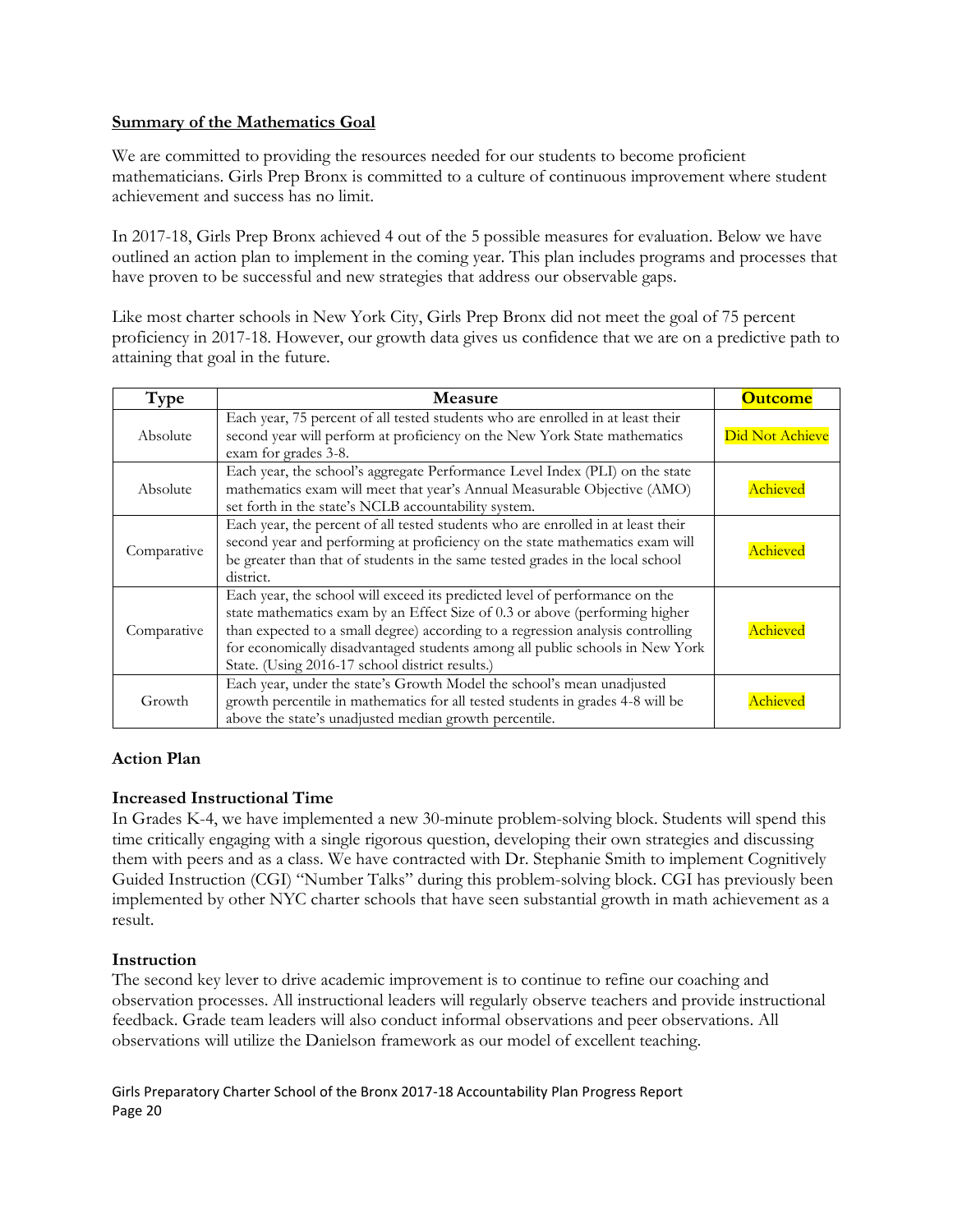Girls Prep has invested in the TeachBoost platform to improve the quality of observation, coaching and evaluation. All teachers will receive a minimum of 15 short and 5 long classroom observations from their coach, which is the average reported by top-quartile schools on TNTP's Insight survey. Our coaching and observation program will also be supported through our partnership with TNTP. From the research literature on school improvement, we know that strong coaching and feedback is one of the highestleverage strategies that a principal must utilize improve student achievement. TNTP will also organize Excellent School Visits to ensure our school leaders see best practice.

# **Data & Assessment**

Girls Prep teachers and instructional leaders routinely collect and analyze a wide variety of qualitative and quantitative data in order to improve curriculum and instruction. Students are assessed using curricularaligned, performance-based assessments as measures of absolute performance. These rigorous assessments require synthesis and high-level application of knowledge from all subject areas. Student growth is measured using the NWEA MAP and STEP assessment. Throughout the year, students take interim assessments aligned with our scope and sequence in mathematics and in English Language Arts.

# **Leadership**

As outlined in the ELA action plan above, Public Prep has made added additional supports and made significant changes in network and school leadership with the aim of improving instructional leadership, adult learning, teacher coaching and development.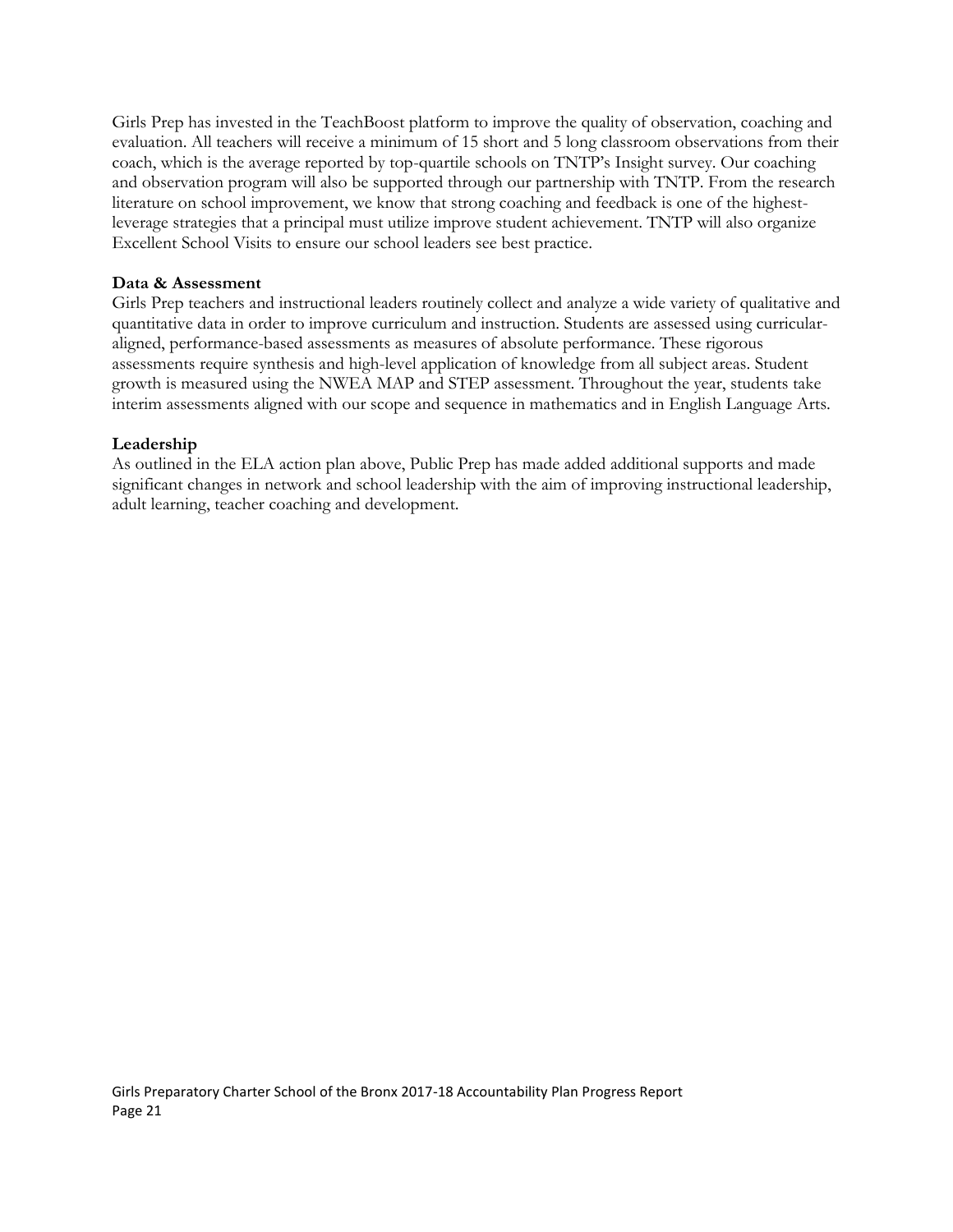#### **SCIENCE**

**Goal 3: Science** Girls Prep Bronx students will demonstrate proficiency relevant to achievement in science.

#### **Background**

Science at Girls Prep allows students to explore the world through a hands-on, inquiry-based approach. Throughout their years in school students will study physical, life, and earth science. Every student at Girls Prep takes science every day, which is taught in our dedicated science labs by subject specific teachers.

Science in kindergarten explores topics such as the five senses, changes in plants and animals through the seasons, taking care of the earth and magnetism. First grade topics include astronomy, the human body, animal diversity, properties of matter (solids and liquids), and light and sound. In second grade, students use the scientific process to learn about simple machines life cycles, and the symbiotic relationship of plants and animals among other topics.

As students move on to third grade, they build on their early childhood learning. Third grade students at Girls Prep Bronx complete an in-depth study of inherited traits, meteorology, ecology, and force and motion. As fourth graders, students delve into animals and plants in their environment, discover the properties of water, explore electrical energy and magnetism, and understand the impact that natural events have on our world. Fourth graders end the year participating in the NYS Science Written and Performance Assessment that focuses on knowledge gained throughout their elementary science program.

In fifth grade, students study ecosystems, classify living things, study the roots of scientific theory, and explore the stars and the solar system. Students build their reading, writing, and inquiry skills as they engage in projects and hands-on labs.

In every grade, teachers integrate opportunities for students to read and write about the content, skills, and processes developed through their inquiry work. Teachers use Delta Education FOSS science, the state standards, and the Next Gen Science Standards as the key resources in planning instruction.

#### **Goal 3: Absolute Measure**

Each year, 75 percent of all tested students enrolled in at least their second year will perform at proficiency on the New York State science examination.

#### **Method**

The school administered the New York State Testing Program science assessment to students in 4<sup>th</sup> and 8<sup>th</sup> grade in spring 2018. The school converted each student's raw score to a performance level and a grade-specific scaled score. The criterion for success on this measure requires students enrolled in at least their second year (defined as enrolled by BEDS day of the previous school year) to score at proficiency.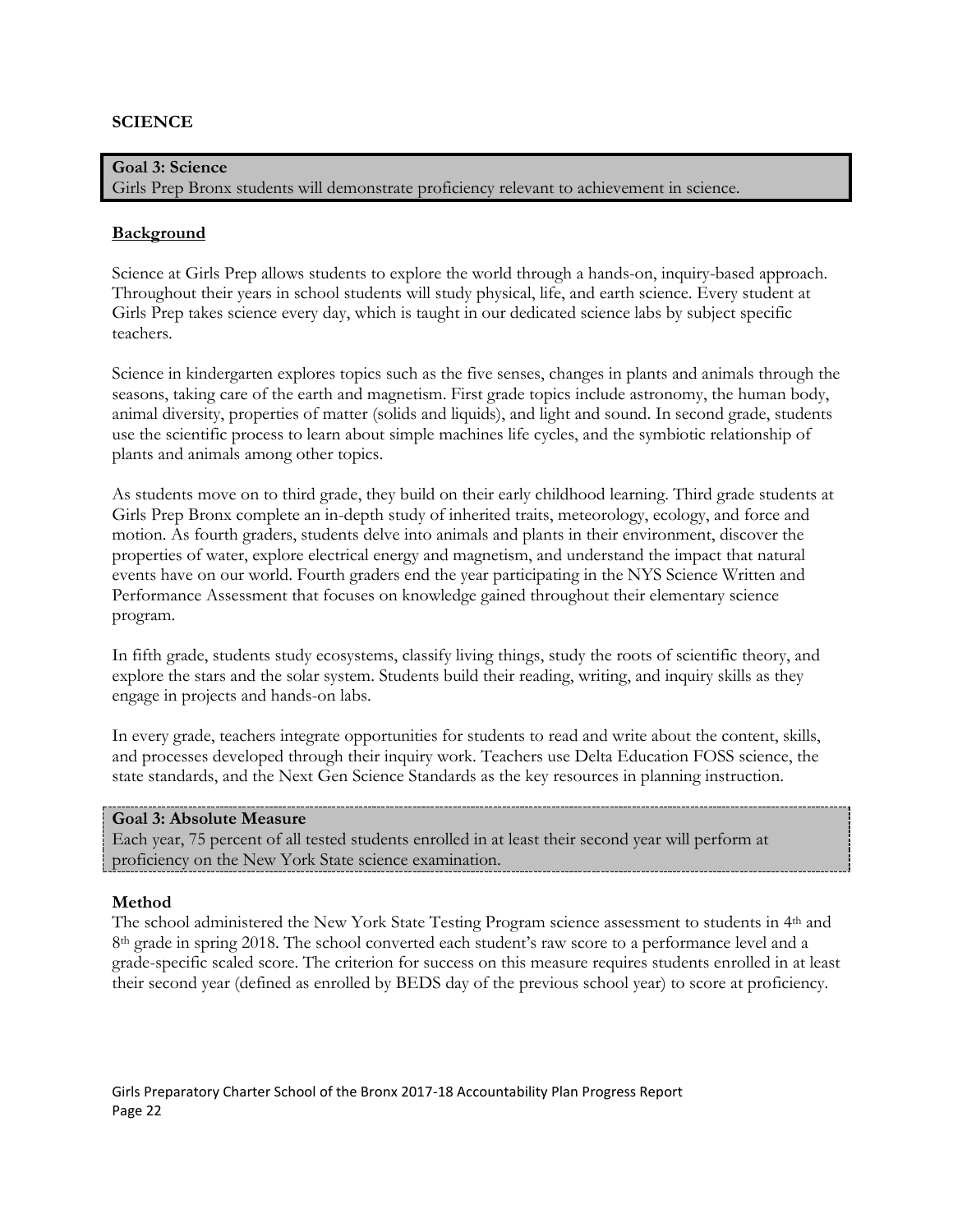#### **Results**

75% of Girls Prep students enrolled in at least their second year were proficient on the NYS science examination.

| Grade | Percent of Students at Proficiency |                               |         |                       |  |  |  |
|-------|------------------------------------|-------------------------------|---------|-----------------------|--|--|--|
|       |                                    | Charter School Students In At |         | All District Students |  |  |  |
|       |                                    | Least 2 <sup>nd</sup> Year    |         |                       |  |  |  |
|       | Percent                            | Number<br>Tested              | Percent | Number<br>Tested      |  |  |  |
|       | $91\%$                             | 56                            | N/A     | N/A                   |  |  |  |
| 8     | $64\%$                             | 91                            | N/A     | N/A                   |  |  |  |
| All   | 75%                                | 147                           | N/A     | N/A                   |  |  |  |

# **Charter School Performance on 2017-18 State Science Exam By All Students and Students Enrolled in At Least Their Second Year**

#### **Evaluation**

Girls Prep Bronx met this accountability plan goal.

#### **Additional Evidence**

Girls Prep Bronx has met this accountability goal in each year that its students have been eligible to take the Grade 4 science assessment.

|       | Percent of Students Enrolled in At Least Their Second Year at Proficiency |                          |         |                  |         |                  |         |                  |
|-------|---------------------------------------------------------------------------|--------------------------|---------|------------------|---------|------------------|---------|------------------|
|       | 2014-15                                                                   |                          | 2015-16 |                  | 2016-17 |                  | 2017-18 |                  |
| Grade | Percent                                                                   | Number<br>Tested         | Percent | Number<br>Tested | Percent | Number<br>Tested | Percent | Number<br>Tested |
|       | 90%                                                                       | 67                       | $99\%$  | 71               | $97\%$  | 66               | $91\%$  | 56               |
| 8     | $\overline{\phantom{a}}$                                                  | $\overline{\phantom{0}}$ |         |                  | $62\%$  | 84               | 64%     | 91               |
| All   | $90\%$                                                                    | 67                       | $99\%$  | 71               | $77\%$  | 150              | 75%     | 147              |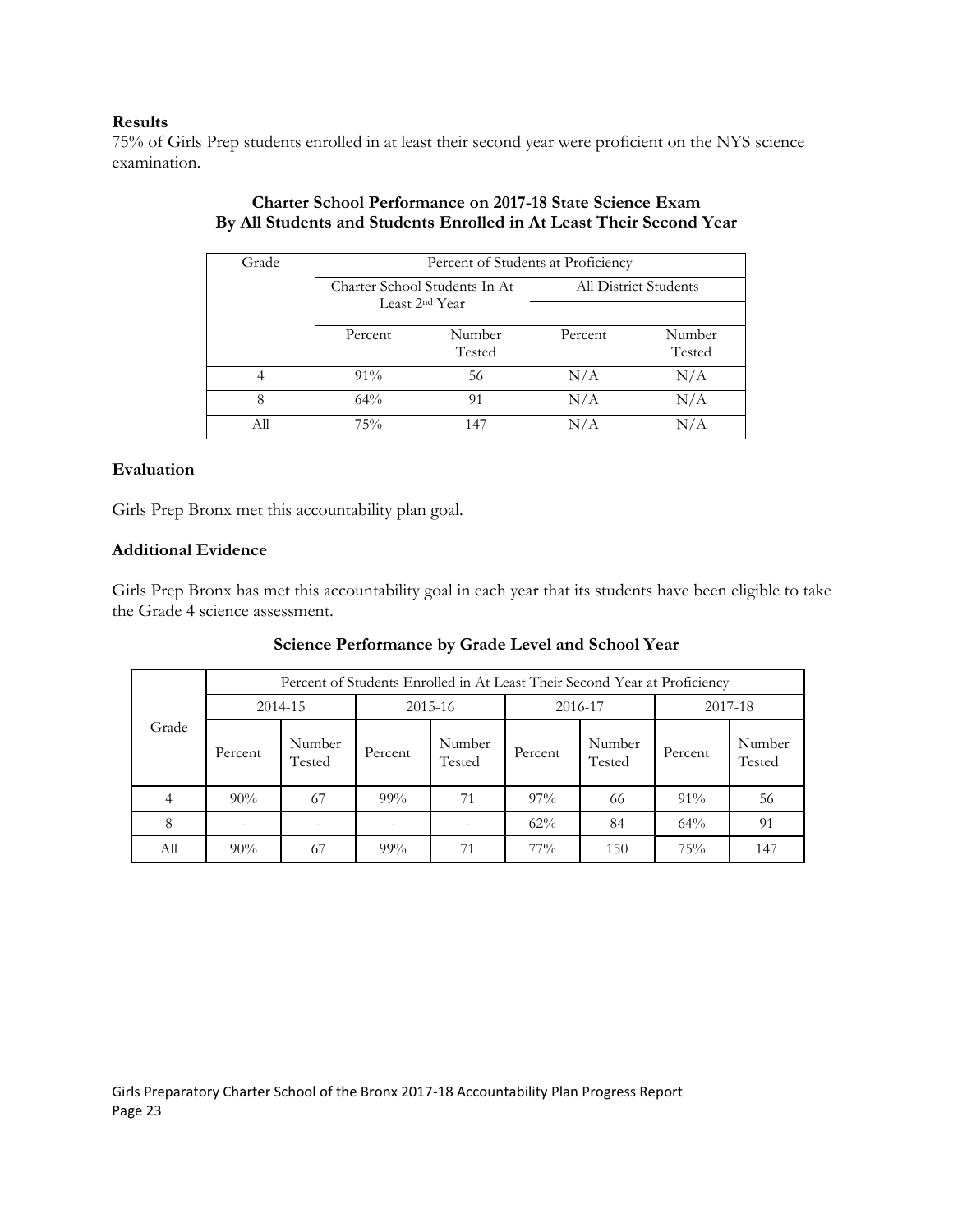# **Goal 3: Comparative Measure**

Each year, the percent of all tested students enrolled in at least their second year and performing at proficiency on the state science exam will be greater than that of all students in the same tested grades in the local school district.

# **Method**

The school compares tested students enrolled in at least their second year to all tested students in the surrounding public-school district. Comparisons are between the results for each grade in which the school had tested students in at least their second year and the results for the respective grades in the local school district.

# **Results**

Students enrolled in at least their second year at Girls Prep Bronx performed higher in 2015-16 than those in their host district, District 8, performed. Comparative data for 2017-18 has not yet been published.

| Grade | Percent of Students at Proficiency |                               |         |                     |  |  |  |
|-------|------------------------------------|-------------------------------|---------|---------------------|--|--|--|
|       |                                    | Charter School Students In    |         | District 8 Students |  |  |  |
|       |                                    | At Least 2 <sup>nd</sup> Year |         |                     |  |  |  |
|       | Number<br>Percent                  |                               | Percent | Number              |  |  |  |
|       |                                    | Tested                        |         | Tested              |  |  |  |
|       | $91\%$                             | 56                            |         |                     |  |  |  |
|       | $64\%$                             |                               |         |                     |  |  |  |
|       | 75%                                |                               |         |                     |  |  |  |

# **2017-18 State Science Exam Charter School and District Performance by Grade Level**

#### **Evaluation**

Girls Prep Bronx met all accountability plan goals in science.

# **Additional Evidence**

Girls Prep Bronx met this accountability goal in each year that it has taken the science test.

# **Science Performance of Charter School and Local District by Grade Level and School Year**

| Grade | Percent of Charter School Students at Proficiency and Enrolled in At Least their Second Year<br>Compared to Local District Students |                 |         |          |         |          |         |          |
|-------|-------------------------------------------------------------------------------------------------------------------------------------|-----------------|---------|----------|---------|----------|---------|----------|
|       |                                                                                                                                     | 2014-15         |         | 2015-16  |         | 2016-17  | 2017-18 |          |
|       | Charter                                                                                                                             | Local           | Charter | Local    | Charter | Local    | Charter | Local    |
|       | School                                                                                                                              | <b>District</b> | School  | District | School  | District | School  | District |
| 4     | $90\%$                                                                                                                              | 78%             | $99\%$  | 83%      | $97\%$  | 80%      | $91\%$  |          |
| 8     | -                                                                                                                                   | ۰               | ٠       |          | $62\%$  | $37\%$   | $64\%$  |          |
| Аll   | $90\%$                                                                                                                              | 78%             | $99\%$  | 83%      | $77\%$  | $61\%$   | 75%     |          |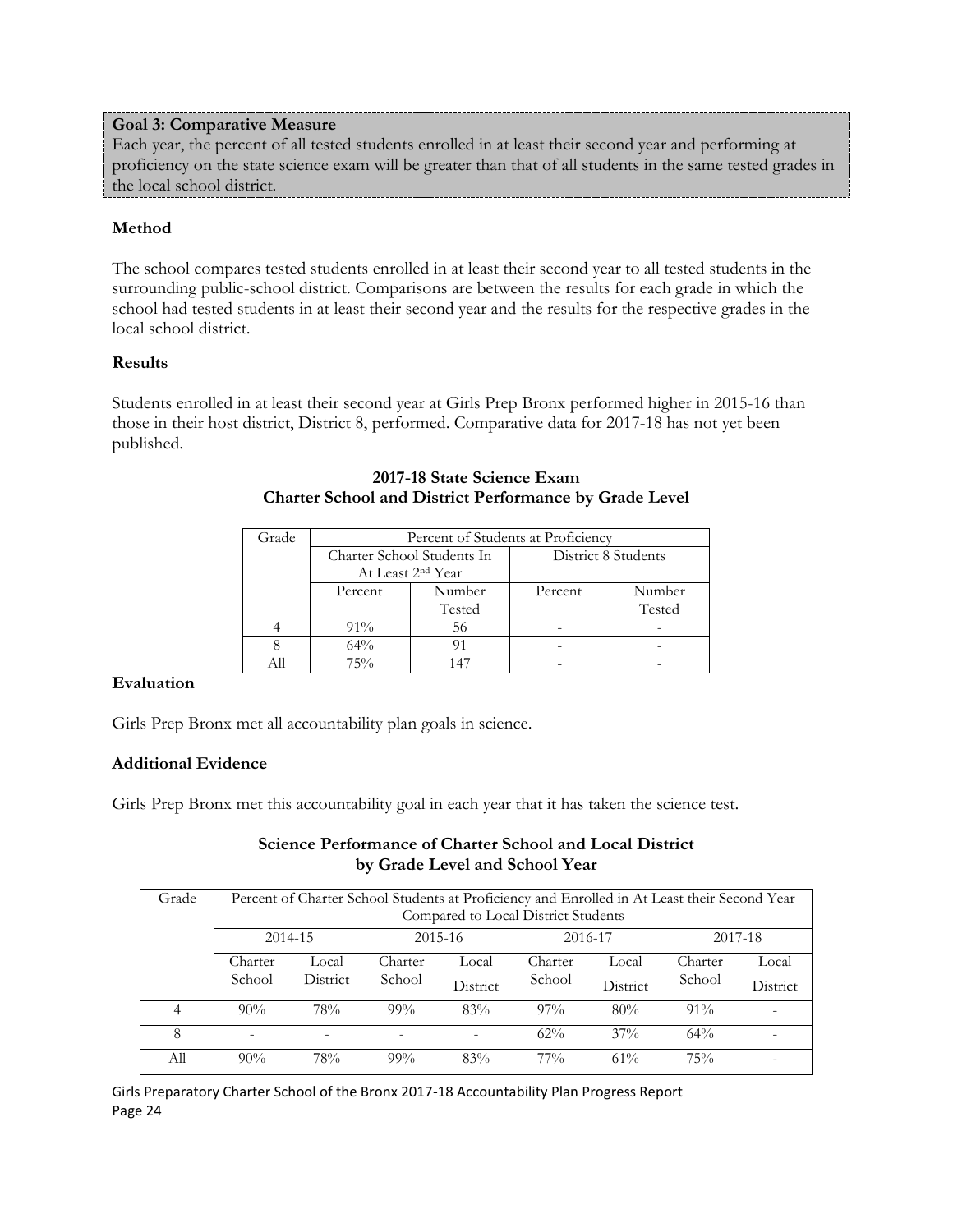#### **Summary of the Science Goal**

Currently, Girls Prep has met one out of two science goals in 2017-18. Science Scores for District 8 have not yet been released to the public. Although our performance was relatively strong, we are not satisfied with our results, and will seek to enhance our instructional program to improve them in 2018-19.

| Type        | <b>Measure</b>                                                                                                                                                                                                                                  | Outcome   |
|-------------|-------------------------------------------------------------------------------------------------------------------------------------------------------------------------------------------------------------------------------------------------|-----------|
| Absolute    | Each year, 75 percent of all tested students enrolled in at least<br>their second year will perform at proficiency on the New York<br>State examination.                                                                                        | Achieved  |
| Comparative | Each year, the percent of all tested students enrolled in at least<br>their second year and performing at proficiency on the state<br>exam will be greater than that of all students in the same tested<br>grades in the local school district. | $\rm N/A$ |

# **Action Plan**

We will be looking critically at the alignment of our science curriculum to the Grade 4 NYS science test. Although we are confident that our curriculum covers all the material necessary to succeed on the Grade 4 and grade 8 NYS science test, certain content areas may not receive appropriate emphasis or be taught in the appropriate sequence. We will seek to uncover and remedy any gaps in 2018-19.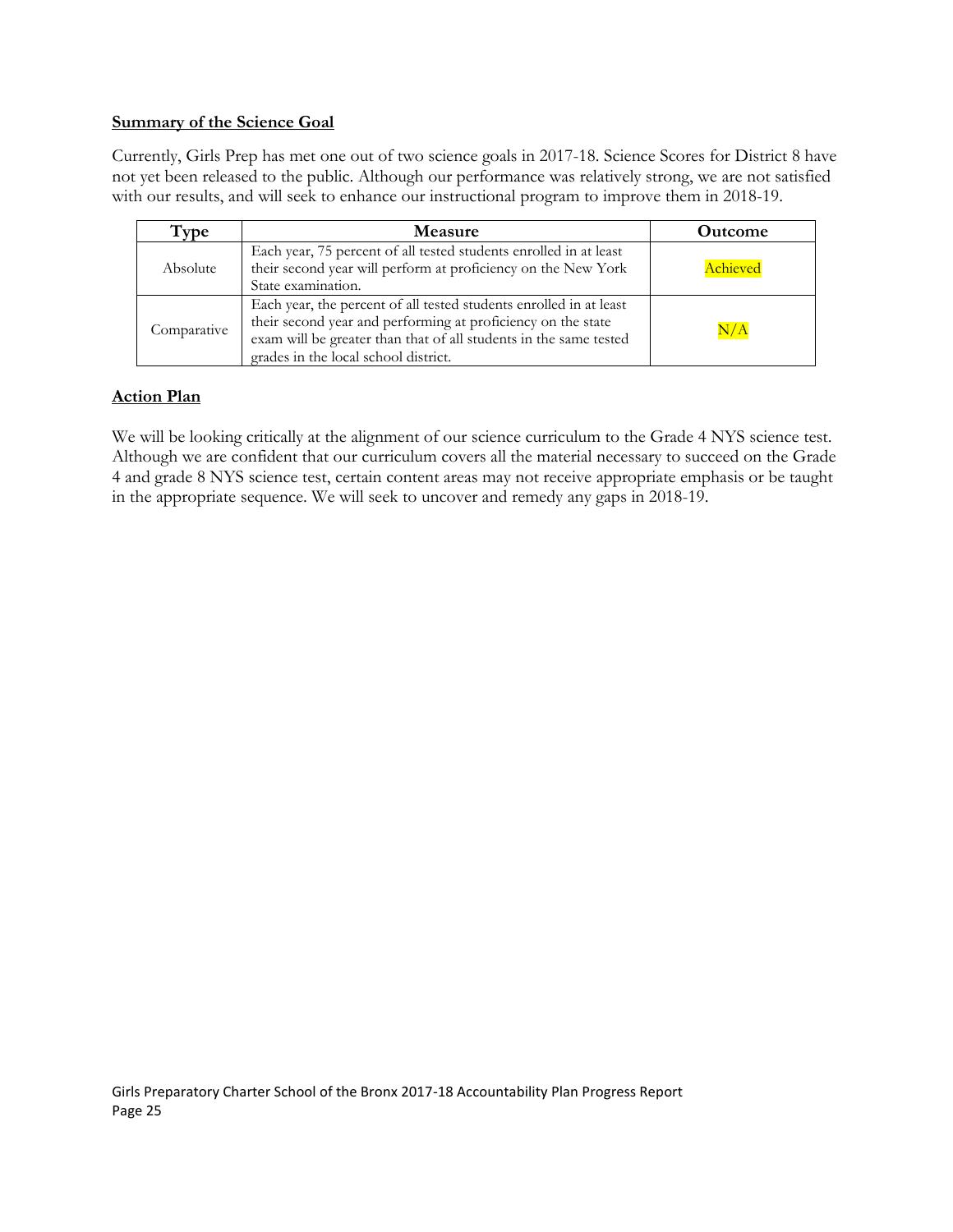#### **NCLB**

#### **Goal 4: NCLB**

The school will be in Good Standing each year.

#### **Goal 4: Absolute Measure**

Under the state's NCLB accountability system, the school's Accountability Status is in good standing: the state has not identified the school as a Focus School nor determined that it has met the criteria to be identified as a local-assistance-plan school.

#### **Method**

Since *all* students are expected to meet the state's learning standards, the federal No Child Left Behind legislation stipulates that various sub-populations and demographic categories of students among all tested students must meet state proficiency standards. New York, like all states, established a system for making these determinations for its public schools. Each year the state issues School Report Cards. The report cards indicate each school's status under the state's No Child Left Behind (NCLB) accountability system.

#### **Results**

For the 2017-18 school year, Girls Prep Bronx was in Good Standing.

#### **Evaluation**

Girls Prep Bronx met this accountability goal.

| <b>NCLB</b> Status by Year |               |  |  |  |  |
|----------------------------|---------------|--|--|--|--|
| Year                       | <b>Status</b> |  |  |  |  |
| 2011-12                    | Good Standing |  |  |  |  |
| 2012-13                    | Good Standing |  |  |  |  |
| 2013-14                    | Good Standing |  |  |  |  |
| 2014-15                    | Good Standing |  |  |  |  |
| 2015-16                    | Good Standing |  |  |  |  |
| 2016-17                    | Good Standing |  |  |  |  |
| 2017-18                    | Good Standing |  |  |  |  |

#### **Additional Evidence**

Girls Prep Bronx has been in good standing for each year of the Accountability Period.